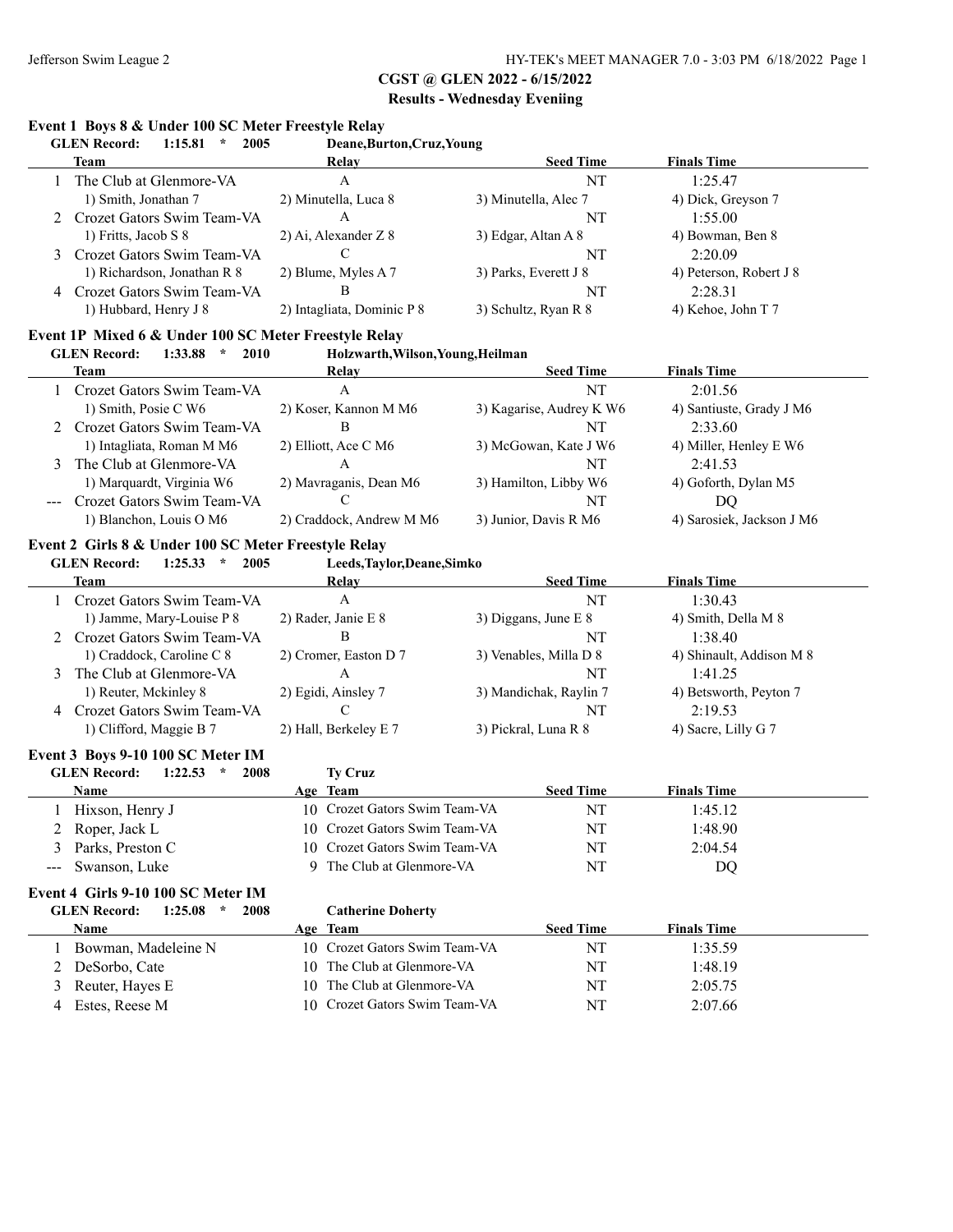|   | Event 5 Boys 11-12 100 SC Meter IM                |    |                               |                  |                    |  |
|---|---------------------------------------------------|----|-------------------------------|------------------|--------------------|--|
|   | <b>GLEN Record:</b><br>1:11.25<br>$\star$<br>2022 |    | <b>Chase Davidson</b>         |                  |                    |  |
|   | Name                                              |    | Age Team                      | <b>Seed Time</b> | <b>Finals Time</b> |  |
| 1 | Davidson, Chase S                                 |    | 12 The Club at Glenmore-VA    | NT               | $1:11.25*$         |  |
| 2 | Bowman, Henry E                                   |    | 12 Crozet Gators Swim Team-VA | NT               | 1:20.63            |  |
| 3 | Tungate, Max L                                    |    | 12 Crozet Gators Swim Team-VA | NT               | 1:25.12            |  |
| 4 | Sever, Mason E                                    |    | 12 Crozet Gators Swim Team-VA | NT               | 1:28.41            |  |
|   | Event 6 Girls 11-12 100 SC Meter IM               |    |                               |                  |                    |  |
|   | <b>GLEN</b> Record:<br>$1:19.04$ *<br>2022        |    | <b>Clare Strassheim</b>       |                  |                    |  |
|   | Name                                              |    | Age Team                      | <b>Seed Time</b> | <b>Finals Time</b> |  |
|   | Wang, Sophie W                                    |    | 12 Crozet Gators Swim Team-VA | NT               | 1:14.53            |  |
| 2 | King, Sedona N                                    | 11 | Crozet Gators Swim Team-VA    | NT               | 1:15.62            |  |
| 3 | Strassheim, Clare E                               | 11 | The Club at Glenmore-VA       | NT               | $1:19.04*$         |  |
| 4 | Streit, Dorothy V                                 | 12 | Crozet Gators Swim Team-VA    | NT               | 1:25.22            |  |
| 5 | Spencer, Peyton                                   | 11 | The Club at Glenmore-VA       | NT               | 1:25.47            |  |
| 6 | Phillips, Willow N                                | 11 | Crozet Gators Swim Team-VA    | NT               | 1:26.78            |  |
| 7 | Kagarise, Taylor M                                | 11 | Crozet Gators Swim Team-VA    | NT               | 1:35.16            |  |
| 8 | O'Loughlin, Fionnuala M                           | 11 | Crozet Gators Swim Team-VA    | NT               | 1:36.94            |  |
|   | Event 7 Boys 13-14 100 SC Meter IM                |    |                               |                  |                    |  |
|   | <b>GLEN Record:</b><br>$1:05.96$ *<br>2009        |    | <b>Eli Holstege</b>           |                  |                    |  |
|   | Name                                              |    | Age Team                      | <b>Seed Time</b> | <b>Finals Time</b> |  |
| 1 | Alexander, Charlie T                              |    | 13 Crozet Gators Swim Team-VA | NT               | 1:04.68            |  |
| 2 | Tungate, Benjamin L                               |    | 13 Crozet Gators Swim Team-VA | NT               | 1:08.78            |  |
| 3 | Cao, Daniel Q                                     |    | 14 Crozet Gators Swim Team-VA | NT               | 1:13.53            |  |
| 4 | DeSorbo, Jack                                     |    | 13 The Club at Glenmore-VA    | NT               | 1:13.81            |  |
| 5 | Strassheim, Reid                                  |    | 13 The Club at Glenmore-VA    | NT               | 1:29.00            |  |
| 6 | Miller, Samuel M                                  |    | 13 Crozet Gators Swim Team-VA | NT               | 1:37.78            |  |
|   | Event 8 Girls 13-14 100 SC Meter IM               |    |                               |                  |                    |  |
|   | <b>GLEN</b> Record:<br>1:15.25<br>$\star$<br>2022 |    | <b>Ryan Davidson</b>          |                  |                    |  |
|   | Name                                              |    | Age Team                      | <b>Seed Time</b> | <b>Finals Time</b> |  |
|   | 1 Zhu, Emily                                      |    | 14 Crozet Gators Swim Team-VA | NT               | 1:14.53            |  |
| 2 | Phillips, Lily E                                  |    | 14 Crozet Gators Swim Team-VA | NT               | 1:15.09            |  |
| 3 | Davidson, Ryan S                                  |    | 14 The Club at Glenmore-VA    | NT               | $1:15.25*$         |  |
| 4 | Nicholson, Sammy J                                |    | 13 Crozet Gators Swim Team-VA | NT               | 1:17.34            |  |
| 5 | He, Sarina                                        |    | 13 Crozet Gators Swim Team-VA | NT               | 1:26.66            |  |
| 6 | Pullen, Lexie L                                   | 13 | Crozet Gators Swim Team-VA    | NT               | 1:30.47            |  |
| 7 | Sorensen, Nakiyah I                               |    | 13 Crozet Gators Swim Team-VA | NT               | 1:32.19            |  |

### **Event 9 Boys 15-18 100 SC Meter IM**

|    | <b>GLEN Record:</b><br>2015<br>1:02.30<br>$\star$ | <b>Ben Holstege</b>           |                  |                    |
|----|---------------------------------------------------|-------------------------------|------------------|--------------------|
|    | <b>Name</b>                                       | Age Team                      | <b>Seed Time</b> | <b>Finals Time</b> |
|    | Heilman, Matthew J                                | 18 Crozet Gators Swim Team-VA | NT               | 1:01.66            |
|    | 2 Nicholson, Jeremiah P                           | 15 Crozet Gators Swim Team-VA | NT               | 1:07.79            |
| 3. | Olson, Thomas S                                   | 16 Crozet Gators Swim Team-VA | NT               | 1:08.69            |
| 4  | Johnson, Noah                                     | 18 Crozet Gators Swim Team-VA | NT               | 1:08.73            |
|    | Addison, Henry G                                  | 17 Crozet Gators Swim Team-VA | NT               | 1:09.60            |
| b  | He, Franklin                                      | 7 Crozet Gators Swim Team-VA  | NT               | 1:11.38            |

8 Spencer, Addison 13 The Club at Glenmore-VA NT 1:35.87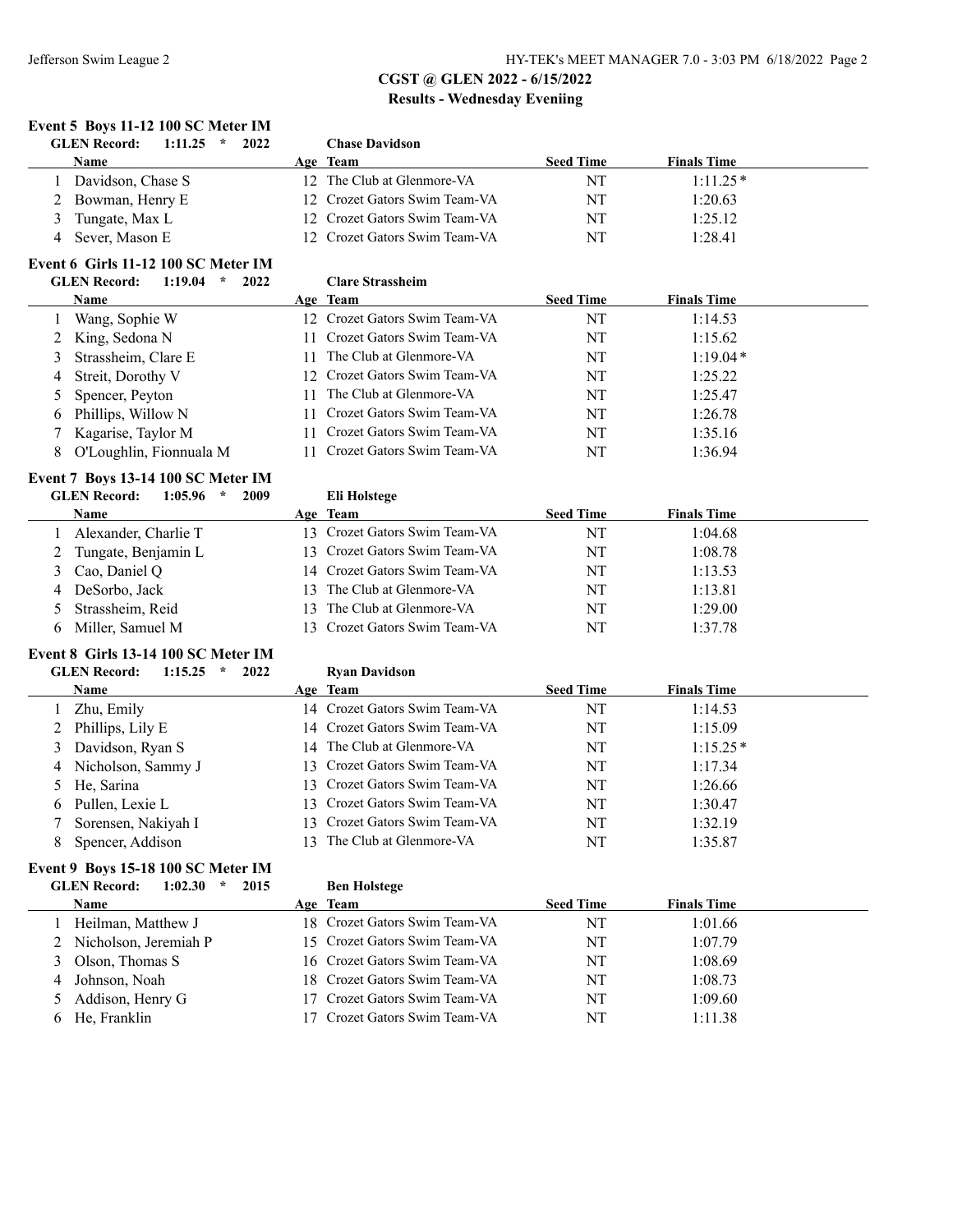$\overline{a}$ 

## **CGST @ GLEN 2022 - 6/15/2022 Results - Wednesday Eveniing**

#### **Event 10 Girls 15-18 100 SC Meter IM**

| 1:15.09<br><b>GLEN Record:</b><br>÷ | 2010<br><b>Jan Walker</b>     |                  |                    |
|-------------------------------------|-------------------------------|------------------|--------------------|
| <b>Name</b>                         | Age Team                      | <b>Seed Time</b> | <b>Finals Time</b> |
| Garono, Sophia M                    | 15 Crozet Gators Swim Team-VA | NT               | 1:17.09            |
| Life, Megan C<br>2                  | 17 Crozet Gators Swim Team-VA | NT               | 1:21.13            |
| Jordan, Sarah L                     | 15 Crozet Gators Swim Team-VA | NT               | 1:21.28            |
| Sorensen, Adonyah<br>4              | 15 Crozet Gators Swim Team-VA | NT               | 1:24.75            |
| Smith, Lily H                       | 15 Crozet Gators Swim Team-VA | NT               | 1:31.25            |
| Kalagher, Kayleigh<br>6             | The Club at Glenmore-VA       | NT               | 1:34.29            |
| Reuter, Reagan                      | The Club at Glenmore-VA       | NT               | 1:40.94            |
| Hill, Caroline F                    | Crozet Gators Swim Team-VA    | NT               | DO                 |

#### **Event 21 Boys 8 & Under 25 SC Meter Freestyle**

|               | $\star$<br><b>GLEN</b> Record:<br>16.25<br>2022 | Luca Minutella                   |                  |                    |  |
|---------------|-------------------------------------------------|----------------------------------|------------------|--------------------|--|
|               | Name                                            | Age Team                         | <b>Seed Time</b> | <b>Finals Time</b> |  |
|               | Minutella, Luca                                 | 8 The Club at Glenmore-VA        | NT               | $16.25*$           |  |
|               | Bowman, Ben                                     | Crozet Gators Swim Team-VA<br>8  | NT               | 17.87              |  |
| 3             | Ai, Alexander Z                                 | Crozet Gators Swim Team-VA<br>8. | NT               | 20.06              |  |
|               | Minutella, Alec                                 | The Club at Glenmore-VA          | NT               | 22.28              |  |
| $\mathcal{L}$ | Dick, Greyson                                   | The Club at Glenmore-VA          | NT               | 23.75              |  |
| 6             | Intagliata, Dominic P                           | 8 Crozet Gators Swim Team-VA     | NT               | 24.31              |  |
|               | Fritts, Jacob S                                 | Crozet Gators Swim Team-VA<br>8. | NT               | 24.56              |  |
| 8             | Kehoe, John T                                   | Crozet Gators Swim Team-VA       | NT               | 26.36              |  |
| 9             | Sallans, Sam E                                  | 7 Crozet Gators Swim Team-VA     | NT               | 31.38              |  |
| 10            | Schultz, Ryan R                                 | Crozet Gators Swim Team-VA<br>8  | NT               | 31.69              |  |
| 11            | Curry, James                                    | The Club at Glenmore-VA          | NT               | 32.44              |  |
| 12            | Hubbard, Henry J                                | Crozet Gators Swim Team-VA<br>8. | NT               | 34.78              |  |
| 13            | Parks, Everett J                                | Crozet Gators Swim Team-VA       | NT               | 35.46              |  |
| 14            | Lehmer, Sebastian M                             | 7 Crozet Gators Swim Team-VA     | NT               | 36.03              |  |
| 15            | Peterson, Robert J                              | 8 Crozet Gators Swim Team-VA     | NT               | 36.84              |  |
| 16            | Richardson, Jonathan R                          | 8 Crozet Gators Swim Team-VA     | NT               | 42.69              |  |
| 17            | Alton, Eryk                                     | Crozet Gators Swim Team-VA       | NT               | 49.19              |  |
| 18            | Henderson, Tyzayia K                            | Crozet Gators Swim Team-VA       | NT               | 51.91              |  |
| 19            | Kim, Asher                                      | The Club at Glenmore-VA          | NT               | 1:29.31            |  |

#### **Event 21P Boys 6 & Under 25 SC Meter Freestyle**

| <b>GLEN Record:</b><br>20.06<br><b>2010</b><br>$\star$ |          | <b>Matthew Heilman</b>       |                  |                    |
|--------------------------------------------------------|----------|------------------------------|------------------|--------------------|
| <b>Name</b>                                            | Age Team |                              | <b>Seed Time</b> | <b>Finals Time</b> |
| Santiuste, Grady J                                     |          | 6 Crozet Gators Swim Team-VA | NT               | 26.88              |
| 2 Junior, Davis R                                      |          | 6 Crozet Gators Swim Team-VA | NT               | 28.65              |
| 3 Craddock, Andrew M                                   |          | 6 Crozet Gators Swim Team-VA | NT               | 32.31              |
| 4 Koser, Kannon M                                      |          | 6 Crozet Gators Swim Team-VA | NT               | 34.09              |
| 5 Elliott, Ace C                                       |          | 6 Crozet Gators Swim Team-VA | NT               | 34.22              |
| 6 Sarosiek, Jackson J                                  |          | 6 Crozet Gators Swim Team-VA | NT               | 37.77              |
| Blanchon, Louis O                                      |          | 6 Crozet Gators Swim Team-VA | NT               | 43.25              |
| Mavraganis, Dean                                       |          | 6 The Club at Glenmore-VA    | NT               | 47.90              |

#### **Event 22 Girls 8 & Under 25 SC Meter Freestyle**

**GLEN Record: 16.43 \* 2004 Brittany Dickerson**

| <b>Name</b>            | Age Team                     | <b>Seed Time</b> | <b>Finals Time</b> |
|------------------------|------------------------------|------------------|--------------------|
| Venables, Milla D      | 8 Crozet Gators Swim Team-VA | NT               | 21.81              |
| 2 Smith, Della M       | 8 Crozet Gators Swim Team-VA | NT               | 22.27              |
| 3 Jamme, Mary-Louise P | 8 Crozet Gators Swim Team-VA | NT               | 23.25              |
| Rader, Janie E         | 8 Crozet Gators Swim Team-VA | NT               | 23.31              |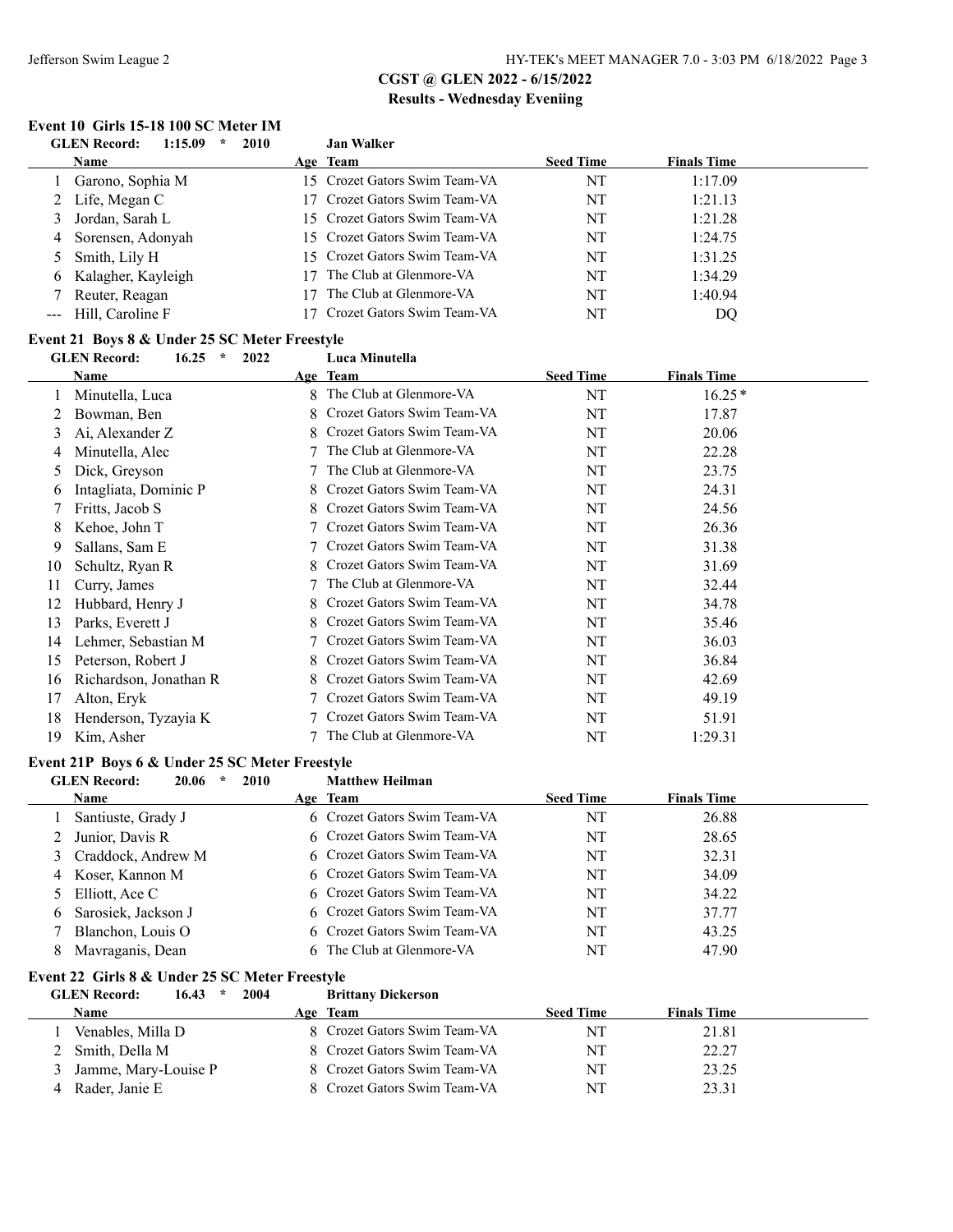#### **(Event 22 Girls 8 & Under 25 SC Meter Freestyle)**

|    | Name                  |    | Age Team                     | <b>Seed Time</b> | <b>Finals Time</b> |
|----|-----------------------|----|------------------------------|------------------|--------------------|
| 5  | Cromer, Easton D      |    | Crozet Gators Swim Team-VA   | NT               | 24.32              |
| 6  | Egidi, Ainsley        |    | The Club at Glenmore-VA      | NT               | 26.19              |
|    | Craddock, Caroline C  | 8. | Crozet Gators Swim Team-VA   | NT               | 26.67              |
| 8  | Shinault, Addison M   |    | Crozet Gators Swim Team-VA   | NT               | 27.84              |
| *9 | Goforth, Lillian      | 8  | The Club at Glenmore-VA      | NT               | 29.41              |
| *9 | Wilder, Ava           |    | The Club at Glenmore-VA      | NT               | 29.41              |
| 11 | Brown, Elaine J       | 8. | Crozet Gators Swim Team-VA   | NT               | 30.69              |
| 12 | Bost, Skyler A        | 8. | Crozet Gators Swim Team-VA   | NT               | 30.71              |
| 13 | Stype, Avery G        |    | Crozet Gators Swim Team-VA   | NT               | 30.81              |
| 14 | Glassick, Helen H     |    | Crozet Gators Swim Team-VA   | NT               | 31.62              |
| 15 | Hall, Berkeley E      |    | Crozet Gators Swim Team-VA   | NT               | 31.90              |
| 16 | Van Yperen, Natalie R | 8. | Crozet Gators Swim Team-VA   | NT               | 33.41              |
| 17 | Clifford, Maggie B    |    | Crozet Gators Swim Team-VA   | NT               | 34.50              |
| 18 | Paduano, Kendall      | 8  | The Club at Glenmore-VA      | NT               | 34.78              |
| 19 | Miller, Ella G        |    | Crozet Gators Swim Team-VA   | NT               | 35.62              |
| 20 | Pickral, Luna R       |    | 8 Crozet Gators Swim Team-VA | NT               | 37.16              |
| 21 | Sacre, Lilly G        |    | 7 Crozet Gators Swim Team-VA | NT               | 46.32              |

# **Event 22P Girls 6 & Under 25 SC Meter Freestyle<br>
GLEN Record:** 23.44  $*$  2019 Emory Betsworth

|    | <b>GLEN Record:</b><br>23.44<br>2019<br>$\star$ | <b>Emory Betsworth</b>       |                  |                    |  |
|----|-------------------------------------------------|------------------------------|------------------|--------------------|--|
|    | Name                                            | Age Team                     | <b>Seed Time</b> | <b>Finals Time</b> |  |
|    | Hamilton, Libby                                 | 6 The Club at Glenmore-VA    | NT               | 25.55              |  |
|    | 2 Kagarise, Audrey K                            | 6 Crozet Gators Swim Team-VA | NT               | 25.90              |  |
|    | Smith, Posie C                                  | 6 Crozet Gators Swim Team-VA | NT               | 30.87              |  |
| 4  | McGowan, Kate J                                 | 6 Crozet Gators Swim Team-VA | NT               | 34.21              |  |
|    | Marquardt, Virginia                             | 6 The Club at Glenmore-VA    | NT               | 34.84              |  |
| 6. | Miller, Henley E                                | 6 Crozet Gators Swim Team-VA | NT               | 41.81              |  |

#### **Event 23 Boys 9-10 50 SC Meter Freestyle**

|               | $\star$<br>33.02<br><b>GLEN Record:</b><br>2009 |     | <b>Teddy Leeds-Armstrong</b>  |                  |                    |
|---------------|-------------------------------------------------|-----|-------------------------------|------------------|--------------------|
|               | Name                                            |     | Age Team                      | <b>Seed Time</b> | <b>Finals Time</b> |
|               | Curry, Jack T                                   |     | 9 The Club at Glenmore-VA     | NT               | 40.03              |
| 2             | Springett, Nathan                               | 10. | The Club at Glenmore-VA       | NT               | 40.04              |
| 3             | Kehoe, Henry J                                  |     | 10 Crozet Gators Swim Team-VA | NT               | 43.53              |
| 4             | DeVries, Sean C                                 |     | 9 Crozet Gators Swim Team-VA  | NT               | 44.50              |
| $\mathcal{D}$ | Elliott, AJ L                                   |     | 9 Crozet Gators Swim Team-VA  | NT               | 45.06              |
| 6             | Sorensen, Tobiah W                              | 9   | Crozet Gators Swim Team-VA    | NT               | 45.25              |
|               | Mandichak, Landon                               |     | 10 The Club at Glenmore-VA    | NT               | 45.50              |
| 8             | Needham, Darcy O                                |     | 9 Crozet Gators Swim Team-VA  | NT               | 48.56              |
| 9             | Allyn, Holden G                                 |     | 9 Crozet Gators Swim Team-VA  | NT               | 51.32              |
| 10            | Miracle, Dean E                                 | 9   | Crozet Gators Swim Team-VA    | NT               | 53.22              |
| 11            | O'Loughlin, Cormac T                            |     | 10 Crozet Gators Swim Team-VA | NT               | 54.10              |
| 12            | Weiglein, Presley T                             | 9   | Crozet Gators Swim Team-VA    | NT               | 55.93              |
| 13            | Geisler, Theodore E                             |     | 10 Crozet Gators Swim Team-VA | NT               | 57.28              |
| 14            | Lee, Andrew D                                   | 9   | Crozet Gators Swim Team-VA    | NT               | 59.78              |
| 15.           | Yang, Ryan                                      |     | 10 Crozet Gators Swim Team-VA | NT               | 1:00.57            |

#### **Event 24 Girls 9-10 50 SC Meter Freestyle**

| <b>GLEN</b> Record: | 2021<br>33.89<br>$\star$ |     | <b>Clare Strassheim</b>      |                  |                    |  |
|---------------------|--------------------------|-----|------------------------------|------------------|--------------------|--|
| Name                |                          | Age | <b>Team</b>                  | <b>Seed Time</b> | <b>Finals Time</b> |  |
| Kistler, Clara L    |                          |     | 9 Crozet Gators Swim Team-VA | NT               | 41.84              |  |
| Carter, Caroline V  |                          |     | 9 Crozet Gators Swim Team-VA | NT               | 42.15              |  |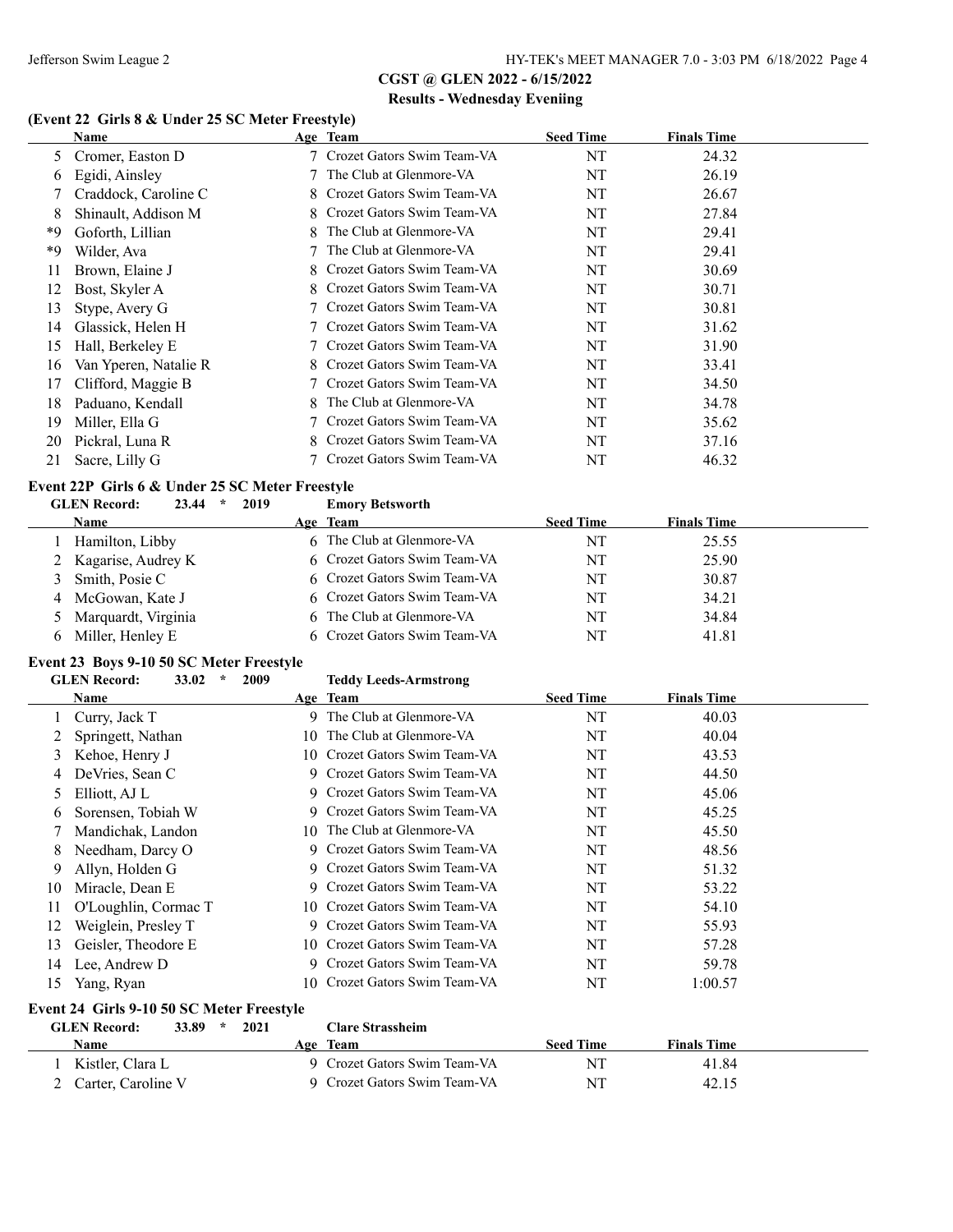### **(Event 24 Girls 9-10 50 SC Meter Freestyle)**

|     | Name                 |     | Age Team                      | <b>Seed Time</b> | <b>Finals Time</b> |  |
|-----|----------------------|-----|-------------------------------|------------------|--------------------|--|
| 3   | Cromer, Carter C     |     | 10 Crozet Gators Swim Team-VA | NT               | 42.16              |  |
| 4   | Egidi, Addison       | 9   | The Club at Glenmore-VA       | NT               | 42.25              |  |
| 5   | Centofante, Emily B  | 9   | Crozet Gators Swim Team-VA    | NT               | 44.90              |  |
| 6   | Kagarise, Leah B     | 9   | Crozet Gators Swim Team-VA    | NT               | 45.63              |  |
|     | Swanson, Katelin A   | 9   | The Club at Glenmore-VA       | NT               | 46.09              |  |
| 8   | Hester, Nilah        | 10  | The Club at Glenmore-VA       | NT               | 46.31              |  |
| 9   | Sterner, Quinn M     | 9   | Crozet Gators Swim Team-VA    | NT               | 46.53              |  |
| 10  | Needham, Georgia C   |     | 10 Crozet Gators Swim Team-VA | NT               | 47.25              |  |
| 11  | Carter, Greyson T    | 9   | Crozet Gators Swim Team-VA    | NT               | 48.09              |  |
| 12  | Schneider, Kathryn N |     | 9 Crozet Gators Swim Team-VA  | NT               | 49.42              |  |
| 13  | Kinsey, Katherine E  | 9.  | Crozet Gators Swim Team-VA    | NT               | 51.28              |  |
| 14  | Kelly, Juliana A     | 9   | Crozet Gators Swim Team-VA    | NT               | 51.69              |  |
| 15  | Selmer, Kate A       | 10- | Crozet Gators Swim Team-VA    | NT               | 52.16              |  |
| 16  | Madaan, Shreya       | 10  | Crozet Gators Swim Team-VA    | NT               | 53.41              |  |
| 17  | Hall, Leighton G     | 10- | Crozet Gators Swim Team-VA    | NT               | 56.50              |  |
| 18  | Castline, Evelyn M   | 10. | Crozet Gators Swim Team-VA    | NT               | 1:04.84            |  |
| 19  | Brown, Annabelle M   | 10- | Crozet Gators Swim Team-VA    | NT               | 1:07.13            |  |
| 20  | Butler, Kate E       | 10. | Crozet Gators Swim Team-VA    | NT               | 1:08.62            |  |
| --- | Mierzejewski, Mary O | 9   | Crozet Gators Swim Team-VA    | NT               | DQ                 |  |

### **Event 25 Boys 11-12 50 SC Meter Freestyle**

|                   | <b>GLEN</b> Record:<br>28.31<br>$\star$<br>2004 |                 | <b>Kamal Akeel</b>            |                  |                    |
|-------------------|-------------------------------------------------|-----------------|-------------------------------|------------------|--------------------|
|                   | Name                                            |                 | Age Team                      | <b>Seed Time</b> | <b>Finals Time</b> |
|                   | 1 Bowman, Henry E                               |                 | 12 Crozet Gators Swim Team-VA | NT               | 31.31              |
|                   | Frank, Owen A                                   |                 | 12 Crozet Gators Swim Team-VA | NT               | 31.34              |
| 3                 | Betsworth, Cam M                                | 11.             | The Club at Glenmore-VA       | NT               | 32.68              |
| 4                 | Hathaway, Trey L                                | 12.             | The Club at Glenmore-VA       | NT               | 32.85              |
|                   | Smith, Charlie C                                |                 | 12 The Club at Glenmore-VA    | NT               | 33.35              |
| 6                 | Jones, Tristan B                                |                 | 12 Crozet Gators Swim Team-VA | NT               | 36.47              |
|                   | Lineweaver, Bennie P                            |                 | 11 Crozet Gators Swim Team-VA | NT               | 37.84              |
| 8                 | Kinsey, Benjamin T                              |                 | 11 Crozet Gators Swim Team-VA | NT               | 40.47              |
| 9                 | Sorensen, Josiah L                              |                 | 11 Crozet Gators Swim Team-VA | NT               | 41.20              |
| 10                | Patel, Shane D                                  |                 | 12 Crozet Gators Swim Team-VA | NT               | 41.22              |
| 11                | Cromer, Cael C                                  | 12 <sup>7</sup> | Crozet Gators Swim Team-VA    | NT               | 41.25              |
| $\qquad \qquad -$ | Davidson, Chase S                               |                 | 12 The Club at Glenmore-VA    | NT               | X29.63             |

# **Event 26 Girls 11-12 50 SC Meter Freestyle**<br>GLEN Becord: 31.25 \* 2016

|    | <b>GLEN</b> Record:<br>31.25<br>2016<br>$\star$ |                 | Leigh Young                |                  |                    |
|----|-------------------------------------------------|-----------------|----------------------------|------------------|--------------------|
|    | Name                                            |                 | Age Team                   | <b>Seed Time</b> | <b>Finals Time</b> |
|    | Carter, Dilyn R                                 |                 | Crozet Gators Swim Team-VA | NT               | 30.15              |
|    | King, Sedona N                                  |                 | Crozet Gators Swim Team-VA | NT               | 31.50              |
| 3  | Streit, Dorothy V                               | 12              | Crozet Gators Swim Team-VA | NT               | 33.13              |
| 4  | Heilman, Katherine A                            |                 | Crozet Gators Swim Team-VA | NT               | 35.13              |
| 5  | Sterner, Shayla F                               | 12.             | Crozet Gators Swim Team-VA | NT               | 35.47              |
| 6  | Shinault, Ashlynn M                             |                 | Crozet Gators Swim Team-VA | NT               | 35.79              |
|    | Swanson, Clara                                  | $12 -$          | The Club at Glenmore-VA    | NT               | 36.78              |
| 8  | Springett, Caitlin                              | 12              | The Club at Glenmore-VA    | NT               | 37.29              |
| 9  | Clifford, Anna B                                | $12^{-}$        | Crozet Gators Swim Team-VA | NT               | 38.18              |
| 10 | O'Loughlin, Fionnuala M                         |                 | Crozet Gators Swim Team-VA | NT               | 38.40              |
| 11 | Sachno, Emily G                                 | $\overline{12}$ | Crozet Gators Swim Team-VA | NT               | 40.94              |
| 12 | Yoensky, Emma J                                 |                 | Crozet Gators Swim Team-VA | NT               | 43.94              |
| 13 | Luzaich, Anisten E                              |                 | Crozet Gators Swim Team-VA | NT               | 44.56              |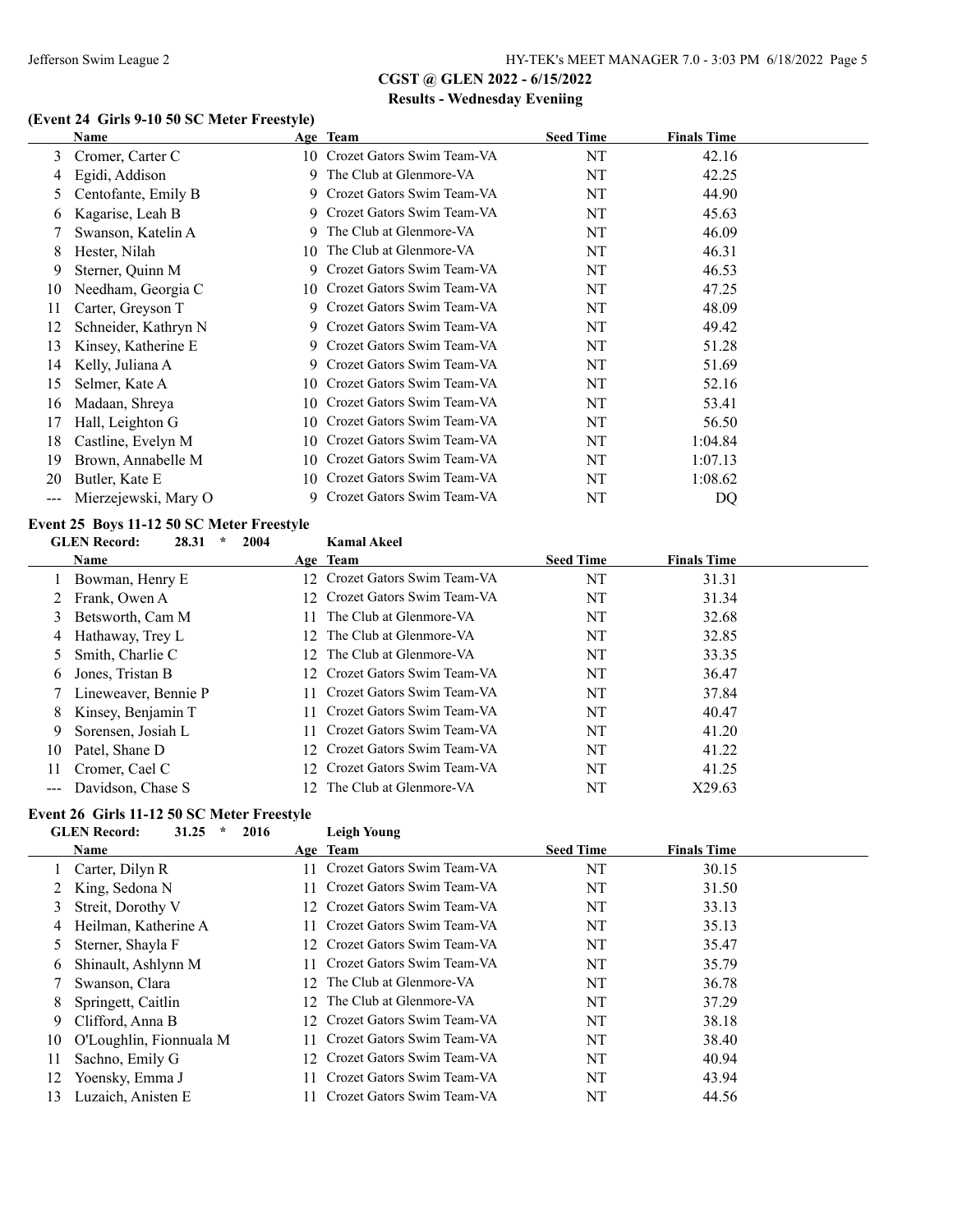#### **(Event 26 Girls 11-12 50 SC Meter Freestyle)**

| <b>Name</b>             | Age Team                      | <b>Seed Time</b> | <b>Finals Time</b> |
|-------------------------|-------------------------------|------------------|--------------------|
| 14 Driver, Emory T      | 11 Crozet Gators Swim Team-VA | NT               | 45.53              |
| 15 Blume, Cordelia F    | 11 Crozet Gators Swim Team-VA | NT               | 46.40              |
| 16 Fritts, Madison L    | 11 Crozet Gators Swim Team-VA | NT               | 50.72              |
| 17 Miller, Abigail M    | 11 Crozet Gators Swim Team-VA | NT               | 1:10.84            |
| --- Strassheim, Clare E | 11 The Club at Glenmore-VA    | NT               | X31.75             |

#### **Event 27 Boys 13-14 50 SC Meter Freestyle**

|     | <b>GLEN</b> Record:<br>26.47<br>$\star$ | 2021 | <b>Cooper Weiss</b>           |                  |                    |  |
|-----|-----------------------------------------|------|-------------------------------|------------------|--------------------|--|
|     | Name                                    |      | Age Team                      | <b>Seed Time</b> | <b>Finals Time</b> |  |
|     | Cao, Daniel Q                           |      | 14 Crozet Gators Swim Team-VA | NT               | 30.03              |  |
| 2   | Reuter, Pierce V                        | 13   | The Club at Glenmore-VA       | NT               | 30.34              |  |
| 3   | Weiss, Dalton                           | 13.  | The Club at Glenmore-VA       | NT               | 30.35              |  |
| 4   | Curry, Brett J                          | 13   | The Club at Glenmore-VA       | NT               | 31.66              |  |
| 5.  | Czekner, Matthew J                      | 13   | Crozet Gators Swim Team-VA    | NT               | 32.00              |  |
| 6   | Alton, Lukas C                          |      | 14 Crozet Gators Swim Team-VA | NT               | 32.16              |  |
|     | Phipps, Jayden G                        |      | 14 Crozet Gators Swim Team-VA | NT               | 32.85              |  |
| 8   | Selmer, Nathan H                        |      | 14 Crozet Gators Swim Team-VA | NT               | 33.09              |  |
| 9   | Strassheim, Reid                        | 13   | The Club at Glenmore-VA       | NT               | 34.81              |  |
| 10  | Thacker, Gray G                         | 13   | Crozet Gators Swim Team-VA    | NT               | 36.13              |  |
| 11  | Miller, Samuel M                        |      | 13 Crozet Gators Swim Team-VA | NT               | 36.37              |  |
| 12  | Hodge, Matthew W                        | 13   | Crozet Gators Swim Team-VA    | NT               | 36.46              |  |
| 13  | Bird, Joel M                            | 13   | Crozet Gators Swim Team-VA    | NT               | 39.53              |  |
| 14  | McLaughlin, Charlie P                   | 13   | Crozet Gators Swim Team-VA    | NT               | 40.97              |  |
| --- | DeSorbo, Jack                           |      | The Club at Glenmore-VA       | NT               | X29.78             |  |

#### **Event 28 Girls 13-14 50 SC Meter Freestyle**

## **GLEN Record: 30.44 \* 2006 Hilary Taylor**

| <b>Name</b>          |     | Age Team                      | <b>Seed Time</b> | <b>Finals Time</b> |  |
|----------------------|-----|-------------------------------|------------------|--------------------|--|
| Zhu, Emily           |     | 14 Crozet Gators Swim Team-VA | NT               | 30.69              |  |
| 2 Swanson, Annalise  |     | 14 The Club at Glenmore-VA    | NT               | 36.19              |  |
| 3 Davis, Ruby S      | 13. | The Club at Glenmore-VA       | NT               | 38.20              |  |
| 4 Amato, Mira I      |     | 13 The Club at Glenmore-VA    | NT               | 38.25              |  |
| 5 Miller, Hannah E   |     | 13 Crozet Gators Swim Team-VA | NT               | 40.07              |  |
| 6 Bruton, Ana        |     | 13 Crozet Gators Swim Team-VA | NT               | 40.44              |  |
| 7 Hester, Eden       |     | 13 The Club at Glenmore-VA    | NT               | 41.59              |  |
| --- Davidson, Ryan S |     | 14 The Club at Glenmore-VA    | NT               | X30.50             |  |
| --- Spencer, Addison | 13. | The Club at Glenmore-VA       | NT               | X36.25             |  |

### **Event 29 Boys 15-18 50 SC Meter Freestyle**

|    | <b>GLEN</b> Record:<br>24.56<br>2013<br>÷ |     | Eli Holstege                  |                  |                    |
|----|-------------------------------------------|-----|-------------------------------|------------------|--------------------|
|    | <b>Name</b>                               |     | Age Team                      | <b>Seed Time</b> | <b>Finals Time</b> |
|    | Wang, Richard H                           |     | 15 Crozet Gators Swim Team-VA | NT               | 25.90              |
|    | Johnson, Sammy J                          |     | 18 Crozet Gators Swim Team-VA | NT               | 25.91              |
|    | Alexander, Jonathan D                     |     | 16 Crozet Gators Swim Team-VA | NT               | 26.87              |
| 4  | Weiss, Braeden                            | 17. | The Club at Glenmore-VA       | NT               | 27.32              |
|    | Addison, Henry G                          |     | 17 Crozet Gators Swim Team-VA | NT               | 27.68              |
| 6  | Olson, Thomas S                           |     | 16 Crozet Gators Swim Team-VA | NT               | 28.07              |
|    | Burr, Jack R                              |     | 16 Crozet Gators Swim Team-VA | NT               | 28.12              |
| 8  | He, Franklin                              |     | Crozet Gators Swim Team-VA    | NT               | 28.50              |
| 9  | Owens, Chase L                            |     | 15 Crozet Gators Swim Team-VA | NT               | 28.60              |
| 10 | Yoensky, Daniel M                         |     | 15 Crozet Gators Swim Team-VA | NT               | 33.00              |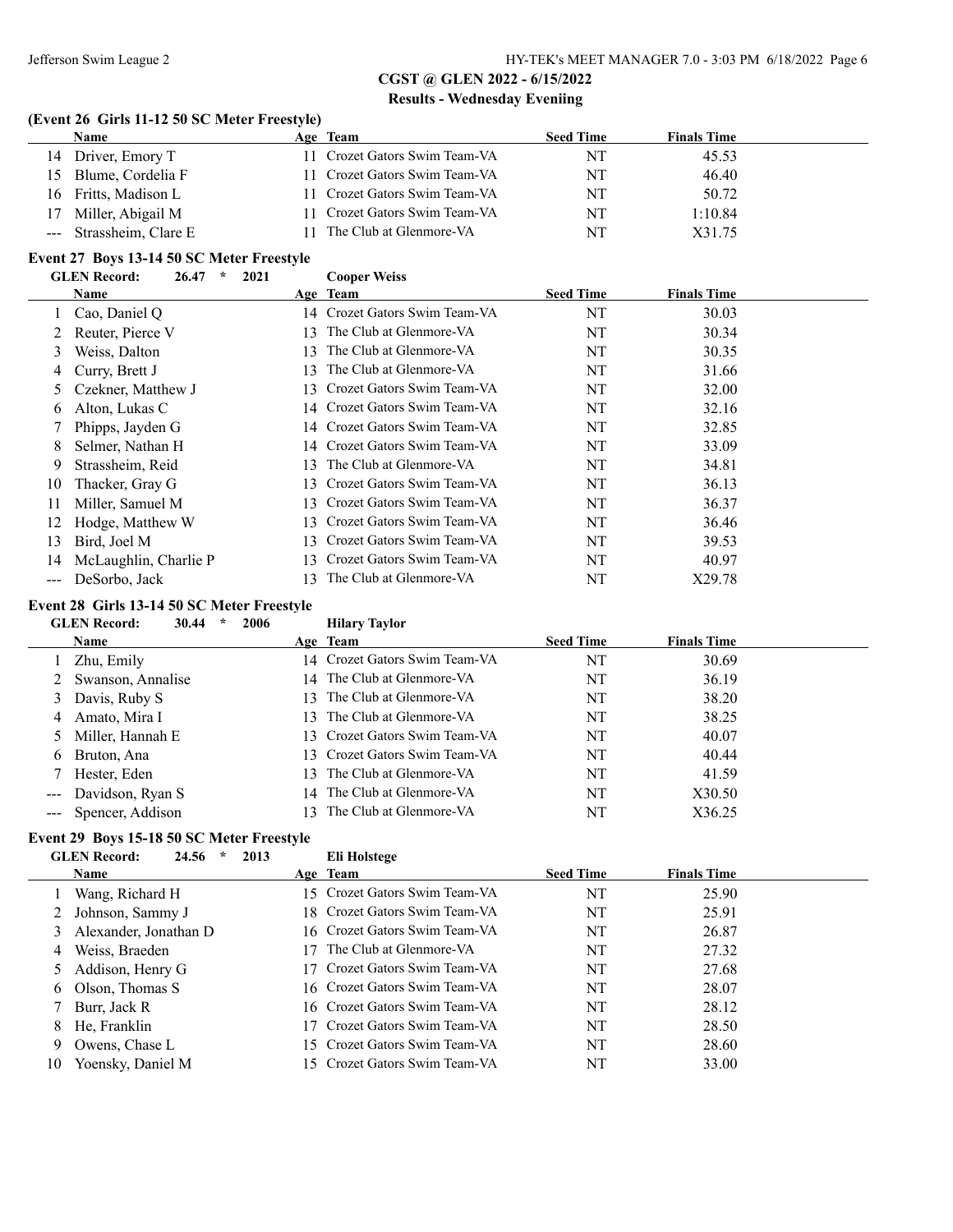#### **Event 30 Girls 15-18 50 SC Meter Freestyle**<br>CLEN Becord: 20.32  $*$  2004 **GLEN Record: 29.32 \* 2004 Laura Brown**

|    | GLEIN RECOLU.<br>29.JZ<br>4004 |     | L'aura Drowll                 |                  |                    |
|----|--------------------------------|-----|-------------------------------|------------------|--------------------|
|    | Name                           |     | Age Team                      | <b>Seed Time</b> | <b>Finals Time</b> |
|    | Addison, Julie I               | 17. | Crozet Gators Swim Team-VA    | NT               | 29.03              |
|    | Beaumont, Elke A               |     | 18 Crozet Gators Swim Team-VA | NT               | 30.19              |
| 3  | Streit, Molly S                |     | 15 Crozet Gators Swim Team-VA | NT               | 30.84              |
| 4  | Jordan, Sarah L                |     | 15 Crozet Gators Swim Team-VA | NT               | 30.85              |
| 5  | Ma, Sophia                     | 17  | Crozet Gators Swim Team-VA    | NT               | 31.03              |
| 6  | Neu, Matt J                    |     | 15 Crozet Gators Swim Team-VA | NT               | 31.10              |
|    | Miracle, Audrey C              |     | 15 Crozet Gators Swim Team-VA | NT               | 33.16              |
| 8  | Moore, Sarah A                 |     | 16 Crozet Gators Swim Team-VA | NT               | 34.94              |
| 9  | Smith, Lily H                  |     | 15 Crozet Gators Swim Team-VA | NT               | 35.25              |
| 10 | Alimard, Ariana                | 16. | The Club at Glenmore-VA       | NT               | 35.84              |
| 11 | Hill, Caroline F               |     | Crozet Gators Swim Team-VA    | NT               | 36.53              |
| 12 | Gresge, Reagan G               |     | 16 Crozet Gators Swim Team-VA | NT               | 37.63              |
| 13 | Hathaway, Margaret J           | 5   | The Club at Glenmore-VA       | NT               | 38.44              |
|    |                                |     |                               |                  |                    |

### **Event 31 Boys 8 & Under 25 SC Meter Breaststroke**

#### **GLEN Record: 21.75 \* 2018 Chase Davidson**

| Name              | Age Team                     | <b>Seed Time</b> | <b>Finals Time</b> |
|-------------------|------------------------------|------------------|--------------------|
| Bowman, Ben       | 8 Crozet Gators Swim Team-VA | NT               | 22.16              |
| 2 Smith, Jonathan | 7 The Club at Glenmore-VA    | NT               | 31.53              |
| Ai, Alexander Z   | 8 Crozet Gators Swim Team-VA | NT               | 33.96              |
| Kehoe, John T     | 7 Crozet Gators Swim Team-VA | NT               | DQ                 |

#### **Event 32 Girls 8 & Under 25 SC Meter Breaststroke**

| <b>GLEN Record:</b> | 23.24 |  | 2004 | <b>Brittany DIckerson</b> |
|---------------------|-------|--|------|---------------------------|
|---------------------|-------|--|------|---------------------------|

| <b>Name</b>             | Age Team                     | <b>Seed Time</b> | <b>Finals Time</b> |  |
|-------------------------|------------------------------|------------------|--------------------|--|
| Diggans, June E         | 8 Crozet Gators Swim Team-VA | NT               | 26.41              |  |
| 2 Shinault, Addison M   | 8 Crozet Gators Swim Team-VA | NT               | 30.45              |  |
| 3 Betsworth, Peyton     | 7 The Club at Glenmore-VA    | NT               | 30.69              |  |
| 4 Reuter, Mckinley      | 8 The Club at Glenmore-VA    | NT               | 33.85              |  |
| 5 Cromer, Easton D      | 7 Crozet Gators Swim Team-VA | NT               | 35.53              |  |
| 6 Rader, Janie E        | 8 Crozet Gators Swim Team-VA | NT               | 37.37              |  |
| --- Lunsford, Anna Lane | 7 The Club at Glenmore-VA    | NT               | DO                 |  |
| --- Smith, Della M      | 8 Crozet Gators Swim Team-VA | NT               | DO                 |  |

### **Event 33 Boys 9-10 50 SC Meter Breaststroke**

|    | <b>GLEN</b> Record:<br>2019<br>44.04<br>$\ast$ | <b>Chase Davidson</b>         |                  |                    |
|----|------------------------------------------------|-------------------------------|------------------|--------------------|
|    | Name                                           | Age Team                      | <b>Seed Time</b> | <b>Finals Time</b> |
|    | Kehoe, Henry J                                 | 10 Crozet Gators Swim Team-VA | NT               | 59.06              |
|    | 2 Parks, Preston C                             | 10 Crozet Gators Swim Team-VA | NT               | 1:08.72            |
|    | 3 O'Loughlin, Cormac T                         | 10 Crozet Gators Swim Team-VA | NT               | 1:16.03            |
| 4  | Needham, Darcy O                               | 9 Crozet Gators Swim Team-VA  | NT               | 1:17.69            |
| 5. | Tache, Sammy                                   | 10 The Club at Glenmore-VA    | NT               | 1:37.31            |
|    | --- Sorensen, Tobiah W                         | 9 Crozet Gators Swim Team-VA  | NT               | DQ                 |
|    | --- Swanson, David N                           | 10 The Club at Glenmore-VA    | NT               | DQ                 |
|    | --- Curry, Jack T                              | 9 The Club at Glenmore-VA     | NT               | DQ                 |
|    | Hixson, Henry J                                | 10 Crozet Gators Swim Team-VA | NT               | DQ                 |
|    | DeVries, Sean C                                | 9 Crozet Gators Swim Team-VA  | NT               | DQ                 |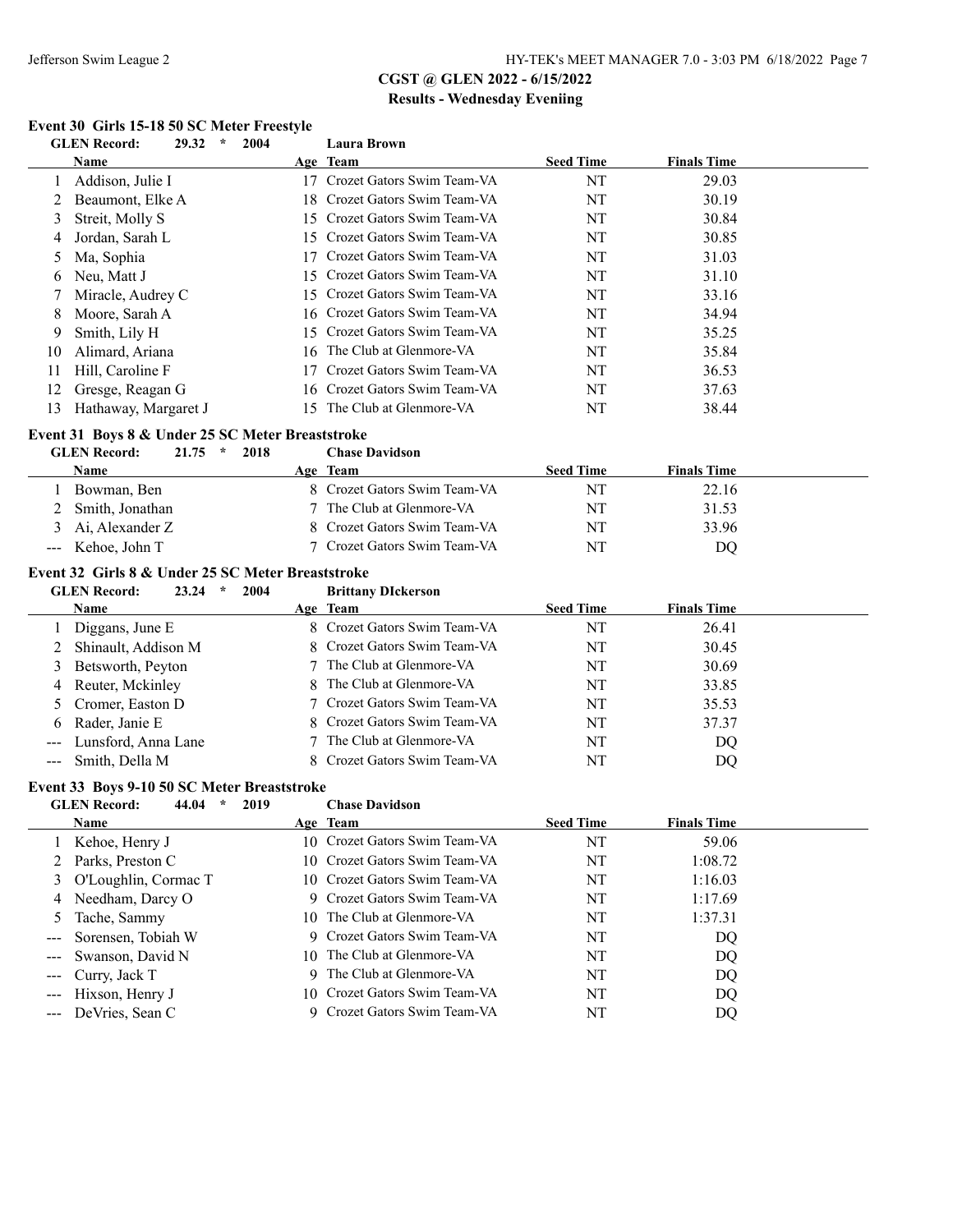#### **Event 34 Girls 9-10 50 SC Meter Breaststroke**

|                                          | $\star$<br><b>GLEN</b> Record:<br>46.45<br>2018 |     | <b>Ryan Davidson</b>          |                  |                    |  |
|------------------------------------------|-------------------------------------------------|-----|-------------------------------|------------------|--------------------|--|
|                                          | Name                                            |     | Age Team                      | <b>Seed Time</b> | <b>Finals Time</b> |  |
|                                          | Kagarise, Leah B                                | 9.  | Crozet Gators Swim Team-VA    | NT               | 56.59              |  |
|                                          | Estes, Reese M                                  |     | 10 Crozet Gators Swim Team-VA | NT               | 58.16              |  |
| 3                                        | Cromer, Carter C                                |     | 10 Crozet Gators Swim Team-VA | NT               | 59.34              |  |
|                                          | Sterner, Quinn M                                |     | 9 Crozet Gators Swim Team-VA  | NT               | 1:02.75            |  |
|                                          | Carter, Greyson T                               | 9.  | Crozet Gators Swim Team-VA    | NT               | 1:05.91            |  |
| ---                                      | Madaan, Shreya                                  |     | 10 Crozet Gators Swim Team-VA | NT               | DQ                 |  |
| $\qquad \qquad -$                        | Egidi, Addison                                  |     | 9 The Club at Glenmore-VA     | NT               | DQ                 |  |
| $\frac{1}{2}$                            | Reuter, Hayes E                                 | 10. | The Club at Glenmore-VA       | NT               | DQ                 |  |
| $\frac{1}{2}$                            | Castline, Evelyn M                              |     | 10 Crozet Gators Swim Team-VA | NT               | DQ                 |  |
| $\hspace{0.05cm} \ldots \hspace{0.05cm}$ | Hester, Nilah                                   | 10. | The Club at Glenmore-VA       | NT               | DQ                 |  |
|                                          | Event 35 Boys 11-12 50 SC Meter Breaststroke    |     |                               |                  |                    |  |
|                                          | <b>GLEN</b> Record:<br>36.72<br>2021<br>$\star$ |     | <b>Chase Davidson</b>         |                  |                    |  |
|                                          | Name                                            |     | Age Team                      | <b>Seed Time</b> | <b>Finals Time</b> |  |
|                                          | Davidson, Chase S                               | 12  | The Club at Glenmore-VA       | NT               | 37.12              |  |
|                                          | Tungate, Max L                                  | 12  | Crozet Gators Swim Team-VA    | NT               | 44.91              |  |
| 3                                        | Rothwell, Roger L                               | 12  | The Club at Glenmore-VA       | NT               | 45.03              |  |
|                                          | Frank, Owen A                                   | 12. | Crozet Gators Swim Team-VA    | NT               | 47.41              |  |
|                                          | Patel, Shane D                                  |     | Crozet Gators Swim Team-VA    | NT               | 51.62              |  |
|                                          |                                                 |     |                               |                  |                    |  |

|   | <b>Name</b>         | Age Team                      | Seed Time | <b>Finals</b> Time |
|---|---------------------|-------------------------------|-----------|--------------------|
|   | Davidson, Chase S   | 12 The Club at Glenmore-VA    | NT        | 37.12              |
|   | Tungate, Max L      | 12 Crozet Gators Swim Team-VA | NT        | 44.91              |
|   | 3 Rothwell, Roger L | 12 The Club at Glenmore-VA    | NT        | 45.03              |
|   | 4 Frank, Owen A     | 12 Crozet Gators Swim Team-VA | NT        | 47.41              |
|   | 5 Patel, Shane D    | 12 Crozet Gators Swim Team-VA | NT        | 51.62              |
| 6 | Sorensen, Josiah L  | 11 Crozet Gators Swim Team-VA | NT        | 54.25              |
|   | Cromer, Cael C      | 12 Crozet Gators Swim Team-VA | NT        | 1:00.30            |
|   | Lischke, Will D     | 12 The Club at Glenmore-VA    | NT        | 1:08.12            |

#### **Event 36 Girls 11-12 50 SC Meter Breaststroke**

|   | <b>GLEN Record:</b><br>42.05<br>$\star$ | 2021<br><b>Sophie Hicks</b>    |                  |                    |  |
|---|-----------------------------------------|--------------------------------|------------------|--------------------|--|
|   | <b>Name</b>                             | Age Team                       | <b>Seed Time</b> | <b>Finals Time</b> |  |
|   | Wang, Sophie W                          | 12 Crozet Gators Swim Team-VA  | NT               | 38.53              |  |
|   | 2 Spencer, Peyton                       | The Club at Glenmore-VA<br>11. | NT               | 44.25              |  |
|   | 3 Shinault, Ashlynn M                   | 11 Crozet Gators Swim Team-VA  | NT               | 46.07              |  |
| 4 | Springett, Caitlin                      | 12 The Club at Glenmore-VA     | NT               | 53.53              |  |
|   | 5 Clifford, Anna B                      | 12 Crozet Gators Swim Team-VA  | NT               | 54.47              |  |
|   | Smith, Ella B                           | The Club at Glenmore-VA        | NT               | 58.04              |  |

#### **Event 37 Boys 13-14 50 SC Meter Breaststroke**

|                                 | <b>GLEN</b> Record:<br>2009<br>33.51<br>$\ast$  |     | Eli Holstege                  |                  |                    |
|---------------------------------|-------------------------------------------------|-----|-------------------------------|------------------|--------------------|
|                                 | Name                                            |     | Age Team                      | <b>Seed Time</b> | <b>Finals Time</b> |
|                                 | DeSorbo, Jack                                   | 13. | The Club at Glenmore-VA       | NT               | 38.72              |
|                                 | Phipps, Jayden G                                |     | 14 Crozet Gators Swim Team-VA | NT               | 44.75              |
| 3                               | Reuter, Pierce V                                | 13. | The Club at Glenmore-VA       | NT               | 45.78              |
| 4                               | Hodge, Matthew W                                |     | 13 Crozet Gators Swim Team-VA | NT               | 46.78              |
| 5                               | Thacker, Gray G                                 |     | 13 Crozet Gators Swim Team-VA | NT               | 47.63              |
| 6                               | Bird, Joel M                                    |     | 13 Crozet Gators Swim Team-VA | NT               | 52.41              |
|                                 | McGinn, Gavin M                                 |     | 13 Crozet Gators Swim Team-VA | NT               | 56.31              |
| $\qquad \qquad -$               | Curry, Brett J                                  | 13. | The Club at Glenmore-VA       | NT               | X43.81             |
| $\frac{1}{2}$ and $\frac{1}{2}$ | Czekner, Matthew J                              | 13. | Crozet Gators Swim Team-VA    | NT               | DQ                 |
|                                 | Event 38 Girls 13-14 50 SC Meter Breaststroke   |     |                               |                  |                    |
|                                 | <b>GLEN Record:</b><br>36.75<br>2021<br>$\star$ |     | <b>Ryan Davidson</b>          |                  |                    |
|                                 | <b>Name</b>                                     |     | Age Team                      | <b>Seed Time</b> | <b>Finals Time</b> |
|                                 | Nicholson, Sammy J                              |     | 13 Crozet Gators Swim Team-VA | NT               | 41.28              |

2 He, Sarina 13 Crozet Gators Swim Team-VA NT 43.75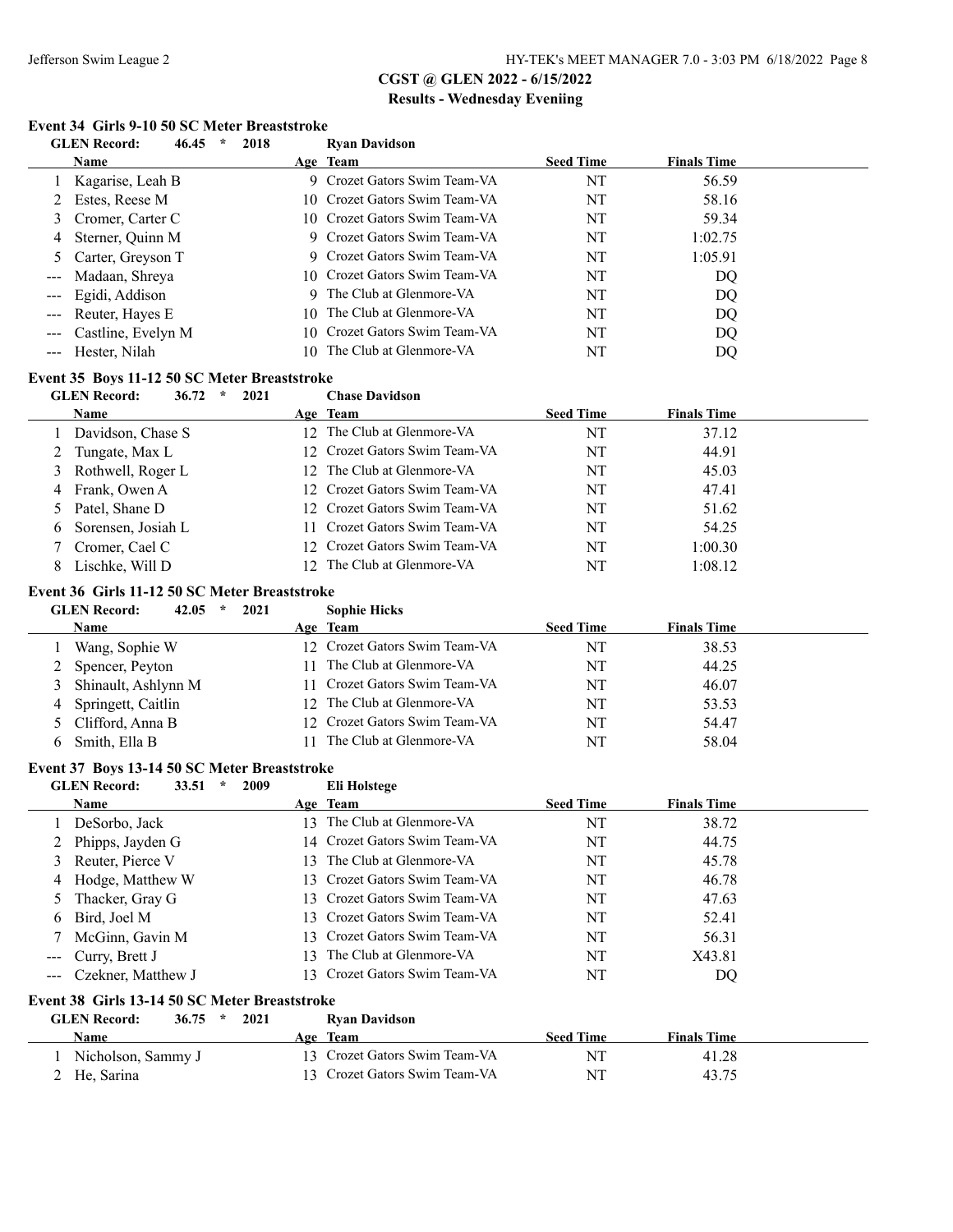$\frac{1}{2}$ 

# **CGST @ GLEN 2022 - 6/15/2022 Results - Wednesday Eveniing**

#### **(Event 38 Girls 13-14 50 SC Meter Breaststroke)**

| Name               | Age Team                      | <b>Seed Time</b> | <b>Finals Time</b> |
|--------------------|-------------------------------|------------------|--------------------|
| 3 Hicks, Sophie P  | 13 The Club at Glenmore-VA    | NT               | 43.93              |
| 4 Miller, Hannah E | 13 Crozet Gators Swim Team-VA | NT               | 47.94              |
| 5 Lischke, Lily R  | 14 The Club at Glenmore-VA    | NT               | 49.66              |
| Spencer, Addison   | 13 The Club at Glenmore-VA    | NT               | 52.22              |

# **Event 39 Boys 15-18 50 SC Meter Breaststroke**

| <b>GLEN Record:</b><br>30.06<br>$\star$ | 2012<br>Eli Holstege          |                  |                    |  |
|-----------------------------------------|-------------------------------|------------------|--------------------|--|
| Name                                    | Age Team                      | <b>Seed Time</b> | <b>Finals Time</b> |  |
| Heilman, Matthew J                      | 18 Crozet Gators Swim Team-VA | NT               | 30.97              |  |
| 2 Wang, Richard H                       | 15 Crozet Gators Swim Team-VA | NT               | 36.94              |  |
| 3 Burr, Jack R                          | 16 Crozet Gators Swim Team-VA | NT               | 37.59              |  |
| 4 Garono, Anthony D                     | 17 Crozet Gators Swim Team-VA | NT               | 37.72              |  |
| 5 Nicholson, Jeremiah P                 | 15 Crozet Gators Swim Team-VA | NT               | 42.37              |  |
| Yoensky, Daniel M                       | 15 Crozet Gators Swim Team-VA | NT               | 43.62              |  |

# **Event 40 Girls 15-18 50 SC Meter Breaststroke**

|   | <b>GLEN Record:</b><br>40.44<br>2006<br>$\star$ | <b>Kari Taylor</b>            |                  |                    |
|---|-------------------------------------------------|-------------------------------|------------------|--------------------|
|   | Name                                            | Age Team                      | <b>Seed Time</b> | <b>Finals Time</b> |
|   | Ma, Sophia                                      | 17 Crozet Gators Swim Team-VA | NT               | 38.84              |
|   | Garono, Sophia M                                | 15 Crozet Gators Swim Team-VA | NT               | 42.22              |
| 3 | Sorensen, Adonyah                               | 15 Crozet Gators Swim Team-VA | NT               | 42.44              |
| 4 | Moore, Sarah A                                  | 16 Crozet Gators Swim Team-VA | NT               | 44.00              |
|   | 5 Life, Megan C                                 | 17 Crozet Gators Swim Team-VA | NT               | 44.37              |
| 6 | Amato, Elle E                                   | 15 The Club at Glenmore-VA    | NT               | 44.78              |
|   | Reuter, Reagan                                  | The Club at Glenmore-VA       | NT               | 50.00              |

#### **Event 41 Boys 8 & Under 25 SC Meter Backstroke**

|    | 2015<br><b>GLEN</b> Record:<br>21.40<br>$\star$ | <b>Cooper Weiss</b>          |                  |                    |  |
|----|-------------------------------------------------|------------------------------|------------------|--------------------|--|
|    | Name                                            | Age Team                     | <b>Seed Time</b> | <b>Finals Time</b> |  |
|    | Minutella, Alec                                 | 7 The Club at Glenmore-VA    | NT               | 27.13              |  |
|    | Intagliata, Dominic P                           | 8 Crozet Gators Swim Team-VA | NT               | 27.87              |  |
|    | Fritts, Jacob S                                 | 8 Crozet Gators Swim Team-VA | NT               | 29.50              |  |
| 4  | Lehmer, Sebastian M                             | 7 Crozet Gators Swim Team-VA | NT               | 30.34              |  |
| 5  | Minutella, Luca                                 | 8 The Club at Glenmore-VA    | NT               | 30.62              |  |
| 6  | Peterson, Robert J                              | 8 Crozet Gators Swim Team-VA | NT               | 36.75              |  |
|    | Schultz, Ryan R                                 | 8 Crozet Gators Swim Team-VA | NT               | 37.47              |  |
| 8. | Curry, James                                    | 7 The Club at Glenmore-VA    | NT               | 39.53              |  |
| 9  | Sallans, Sam E                                  | 7 Crozet Gators Swim Team-VA | NT               | 40.47              |  |
| 10 | Hubbard, Henry J                                | 8 Crozet Gators Swim Team-VA | NT               | 41.22              |  |
| 11 | Dick, Greyson                                   | 7 The Club at Glenmore-VA    | NT               | 44.63              |  |
| 12 | Parks, Everett J                                | 8 Crozet Gators Swim Team-VA | NT               | 45.31              |  |
| 13 | Richardson, Jonathan R                          | 8 Crozet Gators Swim Team-VA | NT               | 48.87              |  |
| 14 | Alton, Eryk                                     | 7 Crozet Gators Swim Team-VA | NT               | 57.25              |  |

### **Event 41P Boys 6 & Under 25 SC Meter Backstroke**

### **GLEN Record: 25.05 \* 2010 Matthew Heilman Name Age Team Seed Time Finals Time** 1 Santiuste, Grady J 6 Crozet Gators Swim Team-VA NT 31.72 2 Intagliata, Roman M 6 Crozet Gators Swim Team-VA NT 37.18 3 Craddock, Andrew M 6 Crozet Gators Swim Team-VA NT 40.59 4 Koser, Kannon M 6 Crozet Gators Swim Team-VA NT 41.38 5 Blanchon, Louis O 6 Crozet Gators Swim Team-VA NT 45.37 6 Elliott, Ace C 6 Crozet Gators Swim Team-VA NT 51.25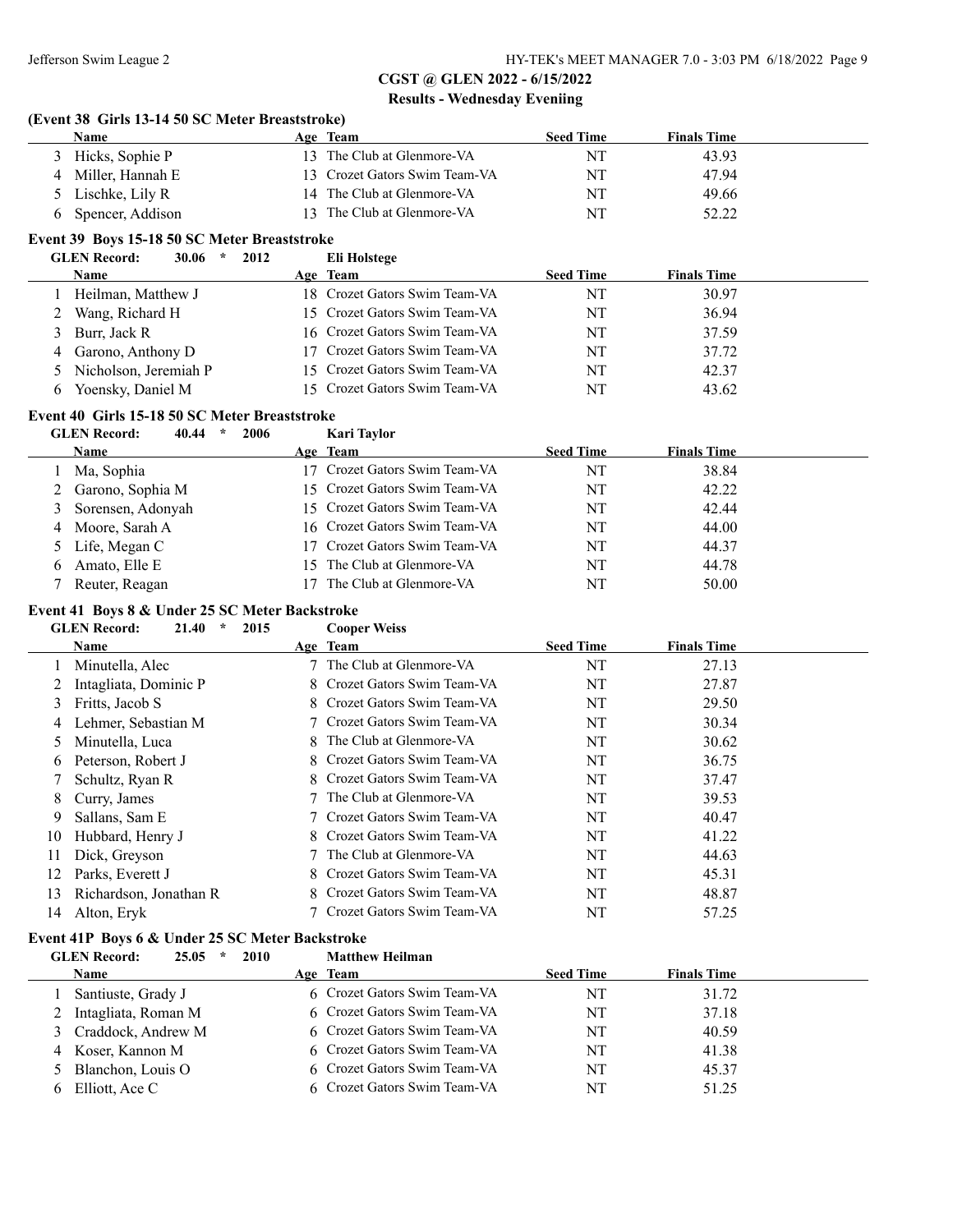| Name                                                                                                                                                                                                                                                                                                                                                                                                                                                                                                                                                                                                                                                                                                                                                                                                                                                                                                                                                                                                                                                                                                                                                                                                                                                                                                                                                                                                                                                                                                                                                                                                                                                                                                                                                                                                                                                                                                                                                                                                                                                                                                                                                                                                                                                                                                                                                                                                                                                                                                                                                                                                                                                                                                                                                                                                                                                                                                                                                                                                     |      | Age Team                   | <b>Seed Time</b> | <b>Finals Time</b> |  |
|----------------------------------------------------------------------------------------------------------------------------------------------------------------------------------------------------------------------------------------------------------------------------------------------------------------------------------------------------------------------------------------------------------------------------------------------------------------------------------------------------------------------------------------------------------------------------------------------------------------------------------------------------------------------------------------------------------------------------------------------------------------------------------------------------------------------------------------------------------------------------------------------------------------------------------------------------------------------------------------------------------------------------------------------------------------------------------------------------------------------------------------------------------------------------------------------------------------------------------------------------------------------------------------------------------------------------------------------------------------------------------------------------------------------------------------------------------------------------------------------------------------------------------------------------------------------------------------------------------------------------------------------------------------------------------------------------------------------------------------------------------------------------------------------------------------------------------------------------------------------------------------------------------------------------------------------------------------------------------------------------------------------------------------------------------------------------------------------------------------------------------------------------------------------------------------------------------------------------------------------------------------------------------------------------------------------------------------------------------------------------------------------------------------------------------------------------------------------------------------------------------------------------------------------------------------------------------------------------------------------------------------------------------------------------------------------------------------------------------------------------------------------------------------------------------------------------------------------------------------------------------------------------------------------------------------------------------------------------------------------------------|------|----------------------------|------------------|--------------------|--|
| Sarosiek, Jackson J                                                                                                                                                                                                                                                                                                                                                                                                                                                                                                                                                                                                                                                                                                                                                                                                                                                                                                                                                                                                                                                                                                                                                                                                                                                                                                                                                                                                                                                                                                                                                                                                                                                                                                                                                                                                                                                                                                                                                                                                                                                                                                                                                                                                                                                                                                                                                                                                                                                                                                                                                                                                                                                                                                                                                                                                                                                                                                                                                                                      |      |                            | NT               | 56.84              |  |
| ---                                                                                                                                                                                                                                                                                                                                                                                                                                                                                                                                                                                                                                                                                                                                                                                                                                                                                                                                                                                                                                                                                                                                                                                                                                                                                                                                                                                                                                                                                                                                                                                                                                                                                                                                                                                                                                                                                                                                                                                                                                                                                                                                                                                                                                                                                                                                                                                                                                                                                                                                                                                                                                                                                                                                                                                                                                                                                                                                                                                                      |      |                            | NT               |                    |  |
| Junior, Davis R<br>---                                                                                                                                                                                                                                                                                                                                                                                                                                                                                                                                                                                                                                                                                                                                                                                                                                                                                                                                                                                                                                                                                                                                                                                                                                                                                                                                                                                                                                                                                                                                                                                                                                                                                                                                                                                                                                                                                                                                                                                                                                                                                                                                                                                                                                                                                                                                                                                                                                                                                                                                                                                                                                                                                                                                                                                                                                                                                                                                                                                   |      |                            | NT               | DQ                 |  |
|                                                                                                                                                                                                                                                                                                                                                                                                                                                                                                                                                                                                                                                                                                                                                                                                                                                                                                                                                                                                                                                                                                                                                                                                                                                                                                                                                                                                                                                                                                                                                                                                                                                                                                                                                                                                                                                                                                                                                                                                                                                                                                                                                                                                                                                                                                                                                                                                                                                                                                                                                                                                                                                                                                                                                                                                                                                                                                                                                                                                          |      |                            |                  |                    |  |
|                                                                                                                                                                                                                                                                                                                                                                                                                                                                                                                                                                                                                                                                                                                                                                                                                                                                                                                                                                                                                                                                                                                                                                                                                                                                                                                                                                                                                                                                                                                                                                                                                                                                                                                                                                                                                                                                                                                                                                                                                                                                                                                                                                                                                                                                                                                                                                                                                                                                                                                                                                                                                                                                                                                                                                                                                                                                                                                                                                                                          |      |                            |                  |                    |  |
|                                                                                                                                                                                                                                                                                                                                                                                                                                                                                                                                                                                                                                                                                                                                                                                                                                                                                                                                                                                                                                                                                                                                                                                                                                                                                                                                                                                                                                                                                                                                                                                                                                                                                                                                                                                                                                                                                                                                                                                                                                                                                                                                                                                                                                                                                                                                                                                                                                                                                                                                                                                                                                                                                                                                                                                                                                                                                                                                                                                                          |      |                            |                  |                    |  |
|                                                                                                                                                                                                                                                                                                                                                                                                                                                                                                                                                                                                                                                                                                                                                                                                                                                                                                                                                                                                                                                                                                                                                                                                                                                                                                                                                                                                                                                                                                                                                                                                                                                                                                                                                                                                                                                                                                                                                                                                                                                                                                                                                                                                                                                                                                                                                                                                                                                                                                                                                                                                                                                                                                                                                                                                                                                                                                                                                                                                          |      |                            |                  |                    |  |
|                                                                                                                                                                                                                                                                                                                                                                                                                                                                                                                                                                                                                                                                                                                                                                                                                                                                                                                                                                                                                                                                                                                                                                                                                                                                                                                                                                                                                                                                                                                                                                                                                                                                                                                                                                                                                                                                                                                                                                                                                                                                                                                                                                                                                                                                                                                                                                                                                                                                                                                                                                                                                                                                                                                                                                                                                                                                                                                                                                                                          |      |                            |                  |                    |  |
|                                                                                                                                                                                                                                                                                                                                                                                                                                                                                                                                                                                                                                                                                                                                                                                                                                                                                                                                                                                                                                                                                                                                                                                                                                                                                                                                                                                                                                                                                                                                                                                                                                                                                                                                                                                                                                                                                                                                                                                                                                                                                                                                                                                                                                                                                                                                                                                                                                                                                                                                                                                                                                                                                                                                                                                                                                                                                                                                                                                                          |      |                            |                  |                    |  |
|                                                                                                                                                                                                                                                                                                                                                                                                                                                                                                                                                                                                                                                                                                                                                                                                                                                                                                                                                                                                                                                                                                                                                                                                                                                                                                                                                                                                                                                                                                                                                                                                                                                                                                                                                                                                                                                                                                                                                                                                                                                                                                                                                                                                                                                                                                                                                                                                                                                                                                                                                                                                                                                                                                                                                                                                                                                                                                                                                                                                          |      |                            |                  |                    |  |
|                                                                                                                                                                                                                                                                                                                                                                                                                                                                                                                                                                                                                                                                                                                                                                                                                                                                                                                                                                                                                                                                                                                                                                                                                                                                                                                                                                                                                                                                                                                                                                                                                                                                                                                                                                                                                                                                                                                                                                                                                                                                                                                                                                                                                                                                                                                                                                                                                                                                                                                                                                                                                                                                                                                                                                                                                                                                                                                                                                                                          |      |                            |                  |                    |  |
|                                                                                                                                                                                                                                                                                                                                                                                                                                                                                                                                                                                                                                                                                                                                                                                                                                                                                                                                                                                                                                                                                                                                                                                                                                                                                                                                                                                                                                                                                                                                                                                                                                                                                                                                                                                                                                                                                                                                                                                                                                                                                                                                                                                                                                                                                                                                                                                                                                                                                                                                                                                                                                                                                                                                                                                                                                                                                                                                                                                                          |      |                            |                  |                    |  |
|                                                                                                                                                                                                                                                                                                                                                                                                                                                                                                                                                                                                                                                                                                                                                                                                                                                                                                                                                                                                                                                                                                                                                                                                                                                                                                                                                                                                                                                                                                                                                                                                                                                                                                                                                                                                                                                                                                                                                                                                                                                                                                                                                                                                                                                                                                                                                                                                                                                                                                                                                                                                                                                                                                                                                                                                                                                                                                                                                                                                          |      |                            |                  |                    |  |
|                                                                                                                                                                                                                                                                                                                                                                                                                                                                                                                                                                                                                                                                                                                                                                                                                                                                                                                                                                                                                                                                                                                                                                                                                                                                                                                                                                                                                                                                                                                                                                                                                                                                                                                                                                                                                                                                                                                                                                                                                                                                                                                                                                                                                                                                                                                                                                                                                                                                                                                                                                                                                                                                                                                                                                                                                                                                                                                                                                                                          |      |                            |                  |                    |  |
|                                                                                                                                                                                                                                                                                                                                                                                                                                                                                                                                                                                                                                                                                                                                                                                                                                                                                                                                                                                                                                                                                                                                                                                                                                                                                                                                                                                                                                                                                                                                                                                                                                                                                                                                                                                                                                                                                                                                                                                                                                                                                                                                                                                                                                                                                                                                                                                                                                                                                                                                                                                                                                                                                                                                                                                                                                                                                                                                                                                                          |      |                            |                  |                    |  |
|                                                                                                                                                                                                                                                                                                                                                                                                                                                                                                                                                                                                                                                                                                                                                                                                                                                                                                                                                                                                                                                                                                                                                                                                                                                                                                                                                                                                                                                                                                                                                                                                                                                                                                                                                                                                                                                                                                                                                                                                                                                                                                                                                                                                                                                                                                                                                                                                                                                                                                                                                                                                                                                                                                                                                                                                                                                                                                                                                                                                          |      |                            |                  |                    |  |
|                                                                                                                                                                                                                                                                                                                                                                                                                                                                                                                                                                                                                                                                                                                                                                                                                                                                                                                                                                                                                                                                                                                                                                                                                                                                                                                                                                                                                                                                                                                                                                                                                                                                                                                                                                                                                                                                                                                                                                                                                                                                                                                                                                                                                                                                                                                                                                                                                                                                                                                                                                                                                                                                                                                                                                                                                                                                                                                                                                                                          |      |                            |                  |                    |  |
|                                                                                                                                                                                                                                                                                                                                                                                                                                                                                                                                                                                                                                                                                                                                                                                                                                                                                                                                                                                                                                                                                                                                                                                                                                                                                                                                                                                                                                                                                                                                                                                                                                                                                                                                                                                                                                                                                                                                                                                                                                                                                                                                                                                                                                                                                                                                                                                                                                                                                                                                                                                                                                                                                                                                                                                                                                                                                                                                                                                                          |      |                            |                  |                    |  |
|                                                                                                                                                                                                                                                                                                                                                                                                                                                                                                                                                                                                                                                                                                                                                                                                                                                                                                                                                                                                                                                                                                                                                                                                                                                                                                                                                                                                                                                                                                                                                                                                                                                                                                                                                                                                                                                                                                                                                                                                                                                                                                                                                                                                                                                                                                                                                                                                                                                                                                                                                                                                                                                                                                                                                                                                                                                                                                                                                                                                          |      |                            |                  |                    |  |
|                                                                                                                                                                                                                                                                                                                                                                                                                                                                                                                                                                                                                                                                                                                                                                                                                                                                                                                                                                                                                                                                                                                                                                                                                                                                                                                                                                                                                                                                                                                                                                                                                                                                                                                                                                                                                                                                                                                                                                                                                                                                                                                                                                                                                                                                                                                                                                                                                                                                                                                                                                                                                                                                                                                                                                                                                                                                                                                                                                                                          |      |                            |                  |                    |  |
|                                                                                                                                                                                                                                                                                                                                                                                                                                                                                                                                                                                                                                                                                                                                                                                                                                                                                                                                                                                                                                                                                                                                                                                                                                                                                                                                                                                                                                                                                                                                                                                                                                                                                                                                                                                                                                                                                                                                                                                                                                                                                                                                                                                                                                                                                                                                                                                                                                                                                                                                                                                                                                                                                                                                                                                                                                                                                                                                                                                                          |      |                            |                  |                    |  |
|                                                                                                                                                                                                                                                                                                                                                                                                                                                                                                                                                                                                                                                                                                                                                                                                                                                                                                                                                                                                                                                                                                                                                                                                                                                                                                                                                                                                                                                                                                                                                                                                                                                                                                                                                                                                                                                                                                                                                                                                                                                                                                                                                                                                                                                                                                                                                                                                                                                                                                                                                                                                                                                                                                                                                                                                                                                                                                                                                                                                          |      |                            |                  |                    |  |
|                                                                                                                                                                                                                                                                                                                                                                                                                                                                                                                                                                                                                                                                                                                                                                                                                                                                                                                                                                                                                                                                                                                                                                                                                                                                                                                                                                                                                                                                                                                                                                                                                                                                                                                                                                                                                                                                                                                                                                                                                                                                                                                                                                                                                                                                                                                                                                                                                                                                                                                                                                                                                                                                                                                                                                                                                                                                                                                                                                                                          |      |                            |                  |                    |  |
|                                                                                                                                                                                                                                                                                                                                                                                                                                                                                                                                                                                                                                                                                                                                                                                                                                                                                                                                                                                                                                                                                                                                                                                                                                                                                                                                                                                                                                                                                                                                                                                                                                                                                                                                                                                                                                                                                                                                                                                                                                                                                                                                                                                                                                                                                                                                                                                                                                                                                                                                                                                                                                                                                                                                                                                                                                                                                                                                                                                                          |      |                            |                  |                    |  |
| $27.78$ *<br><b>GLEN</b> Record:                                                                                                                                                                                                                                                                                                                                                                                                                                                                                                                                                                                                                                                                                                                                                                                                                                                                                                                                                                                                                                                                                                                                                                                                                                                                                                                                                                                                                                                                                                                                                                                                                                                                                                                                                                                                                                                                                                                                                                                                                                                                                                                                                                                                                                                                                                                                                                                                                                                                                                                                                                                                                                                                                                                                                                                                                                                                                                                                                                         | 2010 | <b>Leigh Young</b>         |                  |                    |  |
| Name                                                                                                                                                                                                                                                                                                                                                                                                                                                                                                                                                                                                                                                                                                                                                                                                                                                                                                                                                                                                                                                                                                                                                                                                                                                                                                                                                                                                                                                                                                                                                                                                                                                                                                                                                                                                                                                                                                                                                                                                                                                                                                                                                                                                                                                                                                                                                                                                                                                                                                                                                                                                                                                                                                                                                                                                                                                                                                                                                                                                     |      |                            | <b>Seed Time</b> | <b>Finals Time</b> |  |
| Kagarise, Audrey K                                                                                                                                                                                                                                                                                                                                                                                                                                                                                                                                                                                                                                                                                                                                                                                                                                                                                                                                                                                                                                                                                                                                                                                                                                                                                                                                                                                                                                                                                                                                                                                                                                                                                                                                                                                                                                                                                                                                                                                                                                                                                                                                                                                                                                                                                                                                                                                                                                                                                                                                                                                                                                                                                                                                                                                                                                                                                                                                                                                       |      |                            | NT               | 30.94              |  |
| Hamilton, Libby<br>2                                                                                                                                                                                                                                                                                                                                                                                                                                                                                                                                                                                                                                                                                                                                                                                                                                                                                                                                                                                                                                                                                                                                                                                                                                                                                                                                                                                                                                                                                                                                                                                                                                                                                                                                                                                                                                                                                                                                                                                                                                                                                                                                                                                                                                                                                                                                                                                                                                                                                                                                                                                                                                                                                                                                                                                                                                                                                                                                                                                     |      |                            | NT               | 33.75              |  |
| 3<br>Smith, Posie C                                                                                                                                                                                                                                                                                                                                                                                                                                                                                                                                                                                                                                                                                                                                                                                                                                                                                                                                                                                                                                                                                                                                                                                                                                                                                                                                                                                                                                                                                                                                                                                                                                                                                                                                                                                                                                                                                                                                                                                                                                                                                                                                                                                                                                                                                                                                                                                                                                                                                                                                                                                                                                                                                                                                                                                                                                                                                                                                                                                      |      | Crozet Gators Swim Team-VA | NT               | 40.10              |  |
| McGowan, Kate J<br>4                                                                                                                                                                                                                                                                                                                                                                                                                                                                                                                                                                                                                                                                                                                                                                                                                                                                                                                                                                                                                                                                                                                                                                                                                                                                                                                                                                                                                                                                                                                                                                                                                                                                                                                                                                                                                                                                                                                                                                                                                                                                                                                                                                                                                                                                                                                                                                                                                                                                                                                                                                                                                                                                                                                                                                                                                                                                                                                                                                                     |      | Crozet Gators Swim Team-VA | NT               | 48.44              |  |
| Marquardt, Virginia<br>$\qquad \qquad -$                                                                                                                                                                                                                                                                                                                                                                                                                                                                                                                                                                                                                                                                                                                                                                                                                                                                                                                                                                                                                                                                                                                                                                                                                                                                                                                                                                                                                                                                                                                                                                                                                                                                                                                                                                                                                                                                                                                                                                                                                                                                                                                                                                                                                                                                                                                                                                                                                                                                                                                                                                                                                                                                                                                                                                                                                                                                                                                                                                 |      |                            | NT               | DQ                 |  |
| 6 Crozet Gators Swim Team-VA<br>The Club at Glenmore-VA<br>Mavraganis, Dean<br>DQ<br>6 Crozet Gators Swim Team-VA<br>Event 42 Girls 8 & Under 25 SC Meter Backstroke<br>$\mathcal{R}$<br><b>GLEN</b> Record:<br>21.68<br>2021<br><b>Emory Betsworth</b><br><b>Seed Time</b><br><b>Finals Time</b><br>Name<br>Age Team<br>8 Crozet Gators Swim Team-VA<br>NT<br>26.84<br>Venables, Milla D<br>1<br>7 Crozet Gators Swim Team-VA<br>NT<br>Glassick, Helen H<br>29.85<br>2<br>The Club at Glenmore-VA<br>Reuter, Mckinley<br>NT<br>30.68<br>3<br>The Club at Glenmore-VA<br>Egidi, Ainsley<br>NT<br>31.19<br>4<br>The Club at Glenmore-VA<br>Mandichak, Raylin<br>NT<br>33.15<br>5<br>Crozet Gators Swim Team-VA<br>34.19<br>Stype, Avery G<br>NT<br>6<br>Crozet Gators Swim Team-VA<br>34.22<br>Craddock, Caroline C<br>NT<br>7<br>Crozet Gators Swim Team-VA<br>38.66<br>8<br>Van Yperen, Natalie R<br>NT<br>The Club at Glenmore-VA<br>38.71<br>9<br>Wilder, Ava<br>NT<br>Crozet Gators Swim Team-VA<br>Clifford, Maggie B<br>NT<br>40.69<br>10<br>Crozet Gators Swim Team-VA<br>Brown, Elaine J<br>NT<br>41.87<br>11<br>Crozet Gators Swim Team-VA<br>Hall, Berkeley E<br>NT<br>44.22<br>12<br>Crozet Gators Swim Team-VA<br>Sacre, Lilly G<br>NT<br>47.40<br>13<br>The Club at Glenmore-VA<br>Lunsford, Anna Lane<br>NT<br>DQ<br>---<br>Crozet Gators Swim Team-VA<br>Bost, Skyler A<br>NT<br>DQ<br>---<br>8 Crozet Gators Swim Team-VA<br>Pickral, Luna R<br>NT<br>DQ<br>---<br>Event 42P Girls 6 & Under 25 SC Meter Backstroke<br>Age Team<br>6 Crozet Gators Swim Team-VA<br>The Club at Glenmore-VA<br>The Club at Glenmore-VA<br>Event 43 Boys 9-10 50 SC Meter Backstroke<br>$\star$<br><b>GLEN</b> Record:<br>37.28<br>2008<br><b>Ty Cruz</b><br>Age Team<br><b>Seed Time</b><br><b>Finals Time</b><br>Name<br>10 The Club at Glenmore-VA<br>NT<br>52.75<br>1 Springett, Nathan<br>10 The Club at Glenmore-VA<br>Mandichak, Landon<br>NT<br>58.16<br>2<br>Crozet Gators Swim Team-VA<br>Miracle, Dean E<br>NT<br>1:03.60<br>3<br>9<br>Geisler, Theodore E<br>Crozet Gators Swim Team-VA<br>NT<br>1:05.28<br>10<br>4<br>Crozet Gators Swim Team-VA<br>Elliott, AJ L<br>NT<br>1:05.44<br>5<br>9<br>Allyn, Holden G<br>Crozet Gators Swim Team-VA<br>NT<br>1:06.12<br>6<br>9<br>Crozet Gators Swim Team-VA<br>Weiglein, Presley T<br>NT<br>1:07.00<br>7<br>Crozet Gators Swim Team-VA<br>Lee, Andrew D<br>NT<br>1:08.72<br>8<br>The Club at Glenmore-VA<br>Tache, Sammy<br>NT<br>1:11.59<br>9<br>10<br>Crozet Gators Swim Team-VA<br>NT<br>1:18.15<br>Yang, Ryan<br>10<br>10<br>Event 44 Girls 9-10 50 SC Meter Backstroke<br>$\star$<br><b>GLEN Record:</b><br>40.21<br>2021<br><b>Clare Strassheim</b><br><b>Seed Time</b><br><b>Finals Time</b><br><b>Name</b><br>Age Team<br>9 The Club at Glenmore-VA<br>$\rm{NT}$<br>Betsworth, Emory J<br>40.57<br>1<br>The Club at Glenmore-VA<br>Rothwell, Ella S<br>NT<br>49.10<br>2<br>10 The Club at Glenmore-VA<br>DeSorbo, Cate<br>NT<br>3<br>51.59 |      |                            |                  |                    |  |
|                                                                                                                                                                                                                                                                                                                                                                                                                                                                                                                                                                                                                                                                                                                                                                                                                                                                                                                                                                                                                                                                                                                                                                                                                                                                                                                                                                                                                                                                                                                                                                                                                                                                                                                                                                                                                                                                                                                                                                                                                                                                                                                                                                                                                                                                                                                                                                                                                                                                                                                                                                                                                                                                                                                                                                                                                                                                                                                                                                                                          |      |                            |                  |                    |  |
|                                                                                                                                                                                                                                                                                                                                                                                                                                                                                                                                                                                                                                                                                                                                                                                                                                                                                                                                                                                                                                                                                                                                                                                                                                                                                                                                                                                                                                                                                                                                                                                                                                                                                                                                                                                                                                                                                                                                                                                                                                                                                                                                                                                                                                                                                                                                                                                                                                                                                                                                                                                                                                                                                                                                                                                                                                                                                                                                                                                                          |      |                            |                  |                    |  |
|                                                                                                                                                                                                                                                                                                                                                                                                                                                                                                                                                                                                                                                                                                                                                                                                                                                                                                                                                                                                                                                                                                                                                                                                                                                                                                                                                                                                                                                                                                                                                                                                                                                                                                                                                                                                                                                                                                                                                                                                                                                                                                                                                                                                                                                                                                                                                                                                                                                                                                                                                                                                                                                                                                                                                                                                                                                                                                                                                                                                          |      |                            |                  |                    |  |
|                                                                                                                                                                                                                                                                                                                                                                                                                                                                                                                                                                                                                                                                                                                                                                                                                                                                                                                                                                                                                                                                                                                                                                                                                                                                                                                                                                                                                                                                                                                                                                                                                                                                                                                                                                                                                                                                                                                                                                                                                                                                                                                                                                                                                                                                                                                                                                                                                                                                                                                                                                                                                                                                                                                                                                                                                                                                                                                                                                                                          |      |                            |                  |                    |  |
|                                                                                                                                                                                                                                                                                                                                                                                                                                                                                                                                                                                                                                                                                                                                                                                                                                                                                                                                                                                                                                                                                                                                                                                                                                                                                                                                                                                                                                                                                                                                                                                                                                                                                                                                                                                                                                                                                                                                                                                                                                                                                                                                                                                                                                                                                                                                                                                                                                                                                                                                                                                                                                                                                                                                                                                                                                                                                                                                                                                                          |      |                            |                  |                    |  |
|                                                                                                                                                                                                                                                                                                                                                                                                                                                                                                                                                                                                                                                                                                                                                                                                                                                                                                                                                                                                                                                                                                                                                                                                                                                                                                                                                                                                                                                                                                                                                                                                                                                                                                                                                                                                                                                                                                                                                                                                                                                                                                                                                                                                                                                                                                                                                                                                                                                                                                                                                                                                                                                                                                                                                                                                                                                                                                                                                                                                          |      |                            |                  |                    |  |
|                                                                                                                                                                                                                                                                                                                                                                                                                                                                                                                                                                                                                                                                                                                                                                                                                                                                                                                                                                                                                                                                                                                                                                                                                                                                                                                                                                                                                                                                                                                                                                                                                                                                                                                                                                                                                                                                                                                                                                                                                                                                                                                                                                                                                                                                                                                                                                                                                                                                                                                                                                                                                                                                                                                                                                                                                                                                                                                                                                                                          |      |                            |                  |                    |  |
|                                                                                                                                                                                                                                                                                                                                                                                                                                                                                                                                                                                                                                                                                                                                                                                                                                                                                                                                                                                                                                                                                                                                                                                                                                                                                                                                                                                                                                                                                                                                                                                                                                                                                                                                                                                                                                                                                                                                                                                                                                                                                                                                                                                                                                                                                                                                                                                                                                                                                                                                                                                                                                                                                                                                                                                                                                                                                                                                                                                                          |      |                            |                  |                    |  |
|                                                                                                                                                                                                                                                                                                                                                                                                                                                                                                                                                                                                                                                                                                                                                                                                                                                                                                                                                                                                                                                                                                                                                                                                                                                                                                                                                                                                                                                                                                                                                                                                                                                                                                                                                                                                                                                                                                                                                                                                                                                                                                                                                                                                                                                                                                                                                                                                                                                                                                                                                                                                                                                                                                                                                                                                                                                                                                                                                                                                          |      |                            |                  |                    |  |
|                                                                                                                                                                                                                                                                                                                                                                                                                                                                                                                                                                                                                                                                                                                                                                                                                                                                                                                                                                                                                                                                                                                                                                                                                                                                                                                                                                                                                                                                                                                                                                                                                                                                                                                                                                                                                                                                                                                                                                                                                                                                                                                                                                                                                                                                                                                                                                                                                                                                                                                                                                                                                                                                                                                                                                                                                                                                                                                                                                                                          |      |                            |                  |                    |  |
|                                                                                                                                                                                                                                                                                                                                                                                                                                                                                                                                                                                                                                                                                                                                                                                                                                                                                                                                                                                                                                                                                                                                                                                                                                                                                                                                                                                                                                                                                                                                                                                                                                                                                                                                                                                                                                                                                                                                                                                                                                                                                                                                                                                                                                                                                                                                                                                                                                                                                                                                                                                                                                                                                                                                                                                                                                                                                                                                                                                                          |      |                            |                  |                    |  |
|                                                                                                                                                                                                                                                                                                                                                                                                                                                                                                                                                                                                                                                                                                                                                                                                                                                                                                                                                                                                                                                                                                                                                                                                                                                                                                                                                                                                                                                                                                                                                                                                                                                                                                                                                                                                                                                                                                                                                                                                                                                                                                                                                                                                                                                                                                                                                                                                                                                                                                                                                                                                                                                                                                                                                                                                                                                                                                                                                                                                          |      |                            |                  |                    |  |
|                                                                                                                                                                                                                                                                                                                                                                                                                                                                                                                                                                                                                                                                                                                                                                                                                                                                                                                                                                                                                                                                                                                                                                                                                                                                                                                                                                                                                                                                                                                                                                                                                                                                                                                                                                                                                                                                                                                                                                                                                                                                                                                                                                                                                                                                                                                                                                                                                                                                                                                                                                                                                                                                                                                                                                                                                                                                                                                                                                                                          |      |                            |                  |                    |  |
|                                                                                                                                                                                                                                                                                                                                                                                                                                                                                                                                                                                                                                                                                                                                                                                                                                                                                                                                                                                                                                                                                                                                                                                                                                                                                                                                                                                                                                                                                                                                                                                                                                                                                                                                                                                                                                                                                                                                                                                                                                                                                                                                                                                                                                                                                                                                                                                                                                                                                                                                                                                                                                                                                                                                                                                                                                                                                                                                                                                                          |      |                            |                  |                    |  |
|                                                                                                                                                                                                                                                                                                                                                                                                                                                                                                                                                                                                                                                                                                                                                                                                                                                                                                                                                                                                                                                                                                                                                                                                                                                                                                                                                                                                                                                                                                                                                                                                                                                                                                                                                                                                                                                                                                                                                                                                                                                                                                                                                                                                                                                                                                                                                                                                                                                                                                                                                                                                                                                                                                                                                                                                                                                                                                                                                                                                          |      |                            |                  |                    |  |
|                                                                                                                                                                                                                                                                                                                                                                                                                                                                                                                                                                                                                                                                                                                                                                                                                                                                                                                                                                                                                                                                                                                                                                                                                                                                                                                                                                                                                                                                                                                                                                                                                                                                                                                                                                                                                                                                                                                                                                                                                                                                                                                                                                                                                                                                                                                                                                                                                                                                                                                                                                                                                                                                                                                                                                                                                                                                                                                                                                                                          |      |                            |                  |                    |  |
|                                                                                                                                                                                                                                                                                                                                                                                                                                                                                                                                                                                                                                                                                                                                                                                                                                                                                                                                                                                                                                                                                                                                                                                                                                                                                                                                                                                                                                                                                                                                                                                                                                                                                                                                                                                                                                                                                                                                                                                                                                                                                                                                                                                                                                                                                                                                                                                                                                                                                                                                                                                                                                                                                                                                                                                                                                                                                                                                                                                                          |      |                            |                  |                    |  |
|                                                                                                                                                                                                                                                                                                                                                                                                                                                                                                                                                                                                                                                                                                                                                                                                                                                                                                                                                                                                                                                                                                                                                                                                                                                                                                                                                                                                                                                                                                                                                                                                                                                                                                                                                                                                                                                                                                                                                                                                                                                                                                                                                                                                                                                                                                                                                                                                                                                                                                                                                                                                                                                                                                                                                                                                                                                                                                                                                                                                          |      |                            |                  |                    |  |
|                                                                                                                                                                                                                                                                                                                                                                                                                                                                                                                                                                                                                                                                                                                                                                                                                                                                                                                                                                                                                                                                                                                                                                                                                                                                                                                                                                                                                                                                                                                                                                                                                                                                                                                                                                                                                                                                                                                                                                                                                                                                                                                                                                                                                                                                                                                                                                                                                                                                                                                                                                                                                                                                                                                                                                                                                                                                                                                                                                                                          |      |                            |                  |                    |  |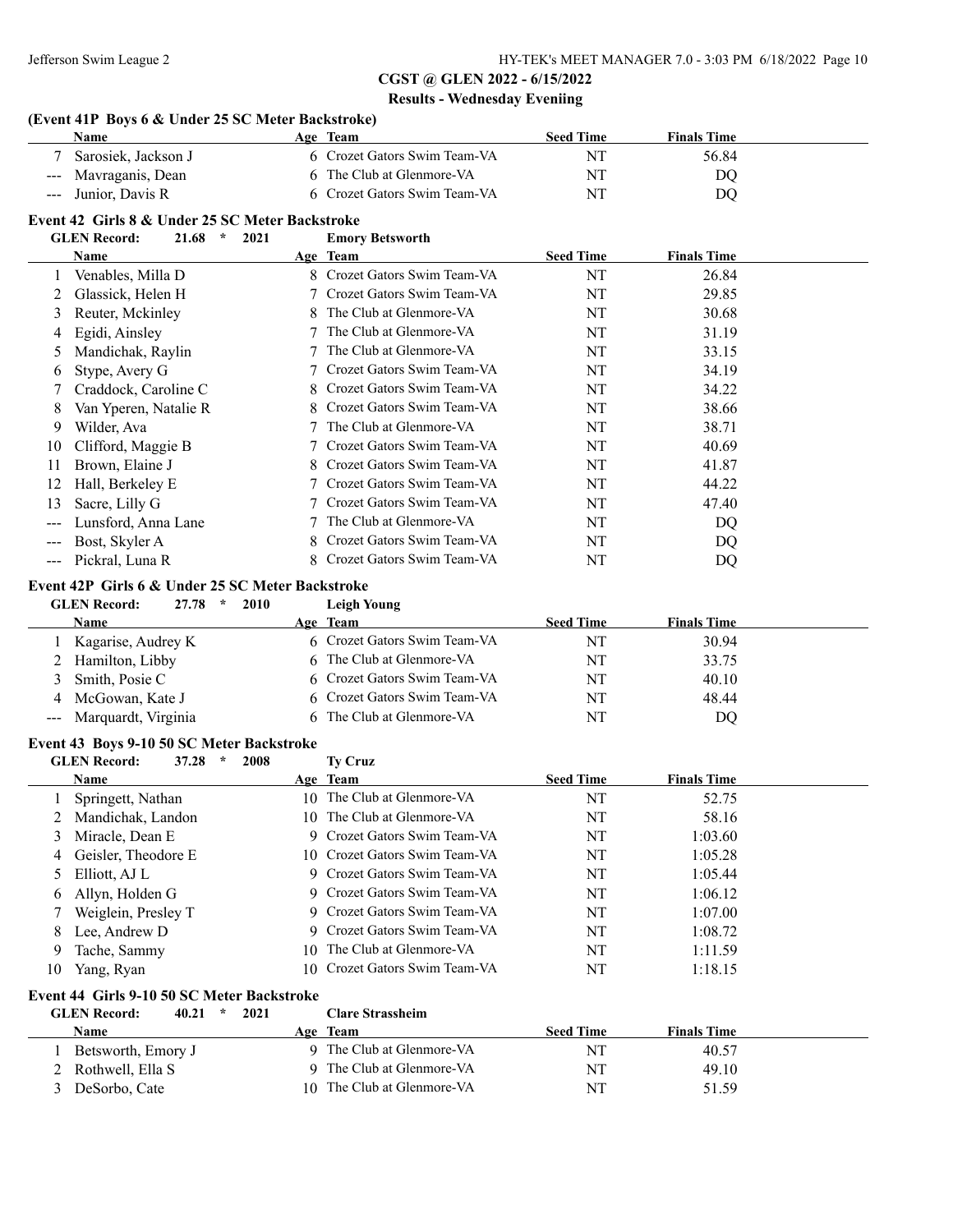#### **(Event 44 Girls 9-10 50 SC Meter Backstroke)**

| Name                    | Age Team                      | <b>Seed Time</b> | <b>Finals Time</b> |  |
|-------------------------|-------------------------------|------------------|--------------------|--|
| 4 Needham, Georgia C    | 10 Crozet Gators Swim Team-VA | NT               | 1:02.06            |  |
| 5 Brown, Annabelle M    | 10 Crozet Gators Swim Team-VA | NT               | 1:15.84            |  |
| --- Swanson, Katelin A  | 9 The Club at Glenmore-VA     | NT               | DQ                 |  |
| --- Centofante, Emily B | 9 Crozet Gators Swim Team-VA  | NT               | DQ                 |  |
| --- Hall, Leighton G    | 10 Crozet Gators Swim Team-VA | NT               | DQ                 |  |
| --- Kelly, Juliana A    | 9 Crozet Gators Swim Team-VA  | NT               | DQ                 |  |

#### **Event 45 Boys 11-12 50 SC Meter Backstroke**

|   | <b>GLEN</b> Record:<br>34.24<br>2004<br>$\star$ |     | <b>Kamal Akeel</b>            |                  |                    |
|---|-------------------------------------------------|-----|-------------------------------|------------------|--------------------|
|   | <b>Name</b>                                     |     | Age Team                      | <b>Seed Time</b> | <b>Finals Time</b> |
|   | Hathaway, Trey L                                |     | 12 The Club at Glenmore-VA    | NT               | 39.75              |
|   | 2 Rothwell, Roger L                             |     | 12 The Club at Glenmore-VA    | NT               | 41.65              |
| 3 | Jones, Tristan B                                |     | 12 Crozet Gators Swim Team-VA | NT               | 49.09              |
|   | 4 Lischke, Will D                               |     | 12 The Club at Glenmore-VA    | NT               | 52.00              |
|   | --- Betsworth, Cam M                            | 11. | The Club at Glenmore-VA       | NT               | X36.46             |
|   | --- Kinsey, Benjamin T                          |     | 11 Crozet Gators Swim Team-VA | NT               | DO                 |

#### **Event 46 Girls 11-12 50 SC Meter Backstroke**

|   | <b>GLEN</b> Record:<br>39.28<br>2014<br>$\ast$ | <b>Katherine Doherty</b>      |                  |                    |
|---|------------------------------------------------|-------------------------------|------------------|--------------------|
|   | Name                                           | Age Team                      | <b>Seed Time</b> | <b>Finals Time</b> |
|   | Sterner, Shayla F                              | 12 Crozet Gators Swim Team-VA | NT               | 41.06              |
|   | Swanson, Clara                                 | 12 The Club at Glenmore-VA    | NT               | 48.06              |
|   | Smith, Ella B                                  | The Club at Glenmore-VA       | NT               | 48.44              |
| 4 | Driver, Emory T                                | 11 Crozet Gators Swim Team-VA | NT               | 51.04              |
|   | Blume, Cordelia F                              | 11 Crozet Gators Swim Team-VA | NT               | 52.56              |
| 6 | Sachno, Emily G                                | 12 Crozet Gators Swim Team-VA | NT               | 55.25              |
|   | Fritts, Madison L                              | 11 Crozet Gators Swim Team-VA | NT               | 59.09              |
| 8 | Yoensky, Emma J                                | Crozet Gators Swim Team-VA    | NT               | 59.10              |

## **Event 47 Boys 13-14 50 SC Meter Backstroke**

#### **GLEN Record: 30.34 \* 2021 Cooper Weiss**

|                                                                                                                                                                                                                                                                                                                                                                                                                                                                            | <b>Name</b>             | Age Team                      | <b>Seed Time</b> | <b>Finals Time</b> |
|----------------------------------------------------------------------------------------------------------------------------------------------------------------------------------------------------------------------------------------------------------------------------------------------------------------------------------------------------------------------------------------------------------------------------------------------------------------------------|-------------------------|-------------------------------|------------------|--------------------|
|                                                                                                                                                                                                                                                                                                                                                                                                                                                                            | Tungate, Benjamin L     | 13 Crozet Gators Swim Team-VA | NT               | 33.87              |
|                                                                                                                                                                                                                                                                                                                                                                                                                                                                            | 2 Curry, Brett J        | 13 The Club at Glenmore-VA    | NT               | 39.35              |
|                                                                                                                                                                                                                                                                                                                                                                                                                                                                            | 3 Selmer, Nathan H      | 14 Crozet Gators Swim Team-VA | NT               | 45.19              |
|                                                                                                                                                                                                                                                                                                                                                                                                                                                                            | 4 McLaughlin, Charlie P | 13 Crozet Gators Swim Team-VA | NT               | 53.65              |
| $\frac{1}{2} \left( \frac{1}{2} \right) \left( \frac{1}{2} \right) \left( \frac{1}{2} \right) \left( \frac{1}{2} \right) \left( \frac{1}{2} \right) \left( \frac{1}{2} \right) \left( \frac{1}{2} \right) \left( \frac{1}{2} \right) \left( \frac{1}{2} \right) \left( \frac{1}{2} \right) \left( \frac{1}{2} \right) \left( \frac{1}{2} \right) \left( \frac{1}{2} \right) \left( \frac{1}{2} \right) \left( \frac{1}{2} \right) \left( \frac{1}{2} \right) \left( \frac$ | Weiss, Dalton           | 13 The Club at Glenmore-VA    | NT               | X38.31             |
|                                                                                                                                                                                                                                                                                                                                                                                                                                                                            | --- Reuter, Pierce V    | 13 The Club at Glenmore-VA    | NT               | X38.32             |

#### **Event 48 Girls 13-14 50 SC Meter Backstroke**

| <b>GLEN</b> Record:<br>36.04<br>2015<br>$\star$ | Meghan Walin                   |                  |                    |  |  |  |  |
|-------------------------------------------------|--------------------------------|------------------|--------------------|--|--|--|--|
| <b>Name</b>                                     | Age Team                       | <b>Seed Time</b> | <b>Finals Time</b> |  |  |  |  |
| 1 Davidson, Ryan S                              | 14 The Club at Glenmore-VA     | NT               | 37.40              |  |  |  |  |
| 2 Swanson, Annalise                             | 14 The Club at Glenmore-VA     | NT               | 42.50              |  |  |  |  |
| 3 Bruton, Ana                                   | 13 Crozet Gators Swim Team-VA  | NT               | 46.97              |  |  |  |  |
| Hester, Eden<br>4                               | 13 The Club at Glenmore-VA     | NT               | 57.00              |  |  |  |  |
| Davis, Ruby S<br>$\frac{1}{2}$                  | The Club at Glenmore-VA<br>13. | NT               | X50.03             |  |  |  |  |
| --- Lischke, Lily R                             | 14 The Club at Glenmore-VA     | NT               | DQ                 |  |  |  |  |
| Event 49 Boys 15-18 50 SC Meter Backstroke      |                                |                  |                    |  |  |  |  |
| <b>GLEN</b> Record:<br>27.45<br>2012<br>$\star$ | <b>Ben Holstege</b>            |                  |                    |  |  |  |  |
| <b>Name</b>                                     | Age Team                       | <b>Seed Time</b> | <b>Finals Time</b> |  |  |  |  |
| Garono, Anthony D                               | Crozet Gators Swim Team-VA     | NT               | 29.22              |  |  |  |  |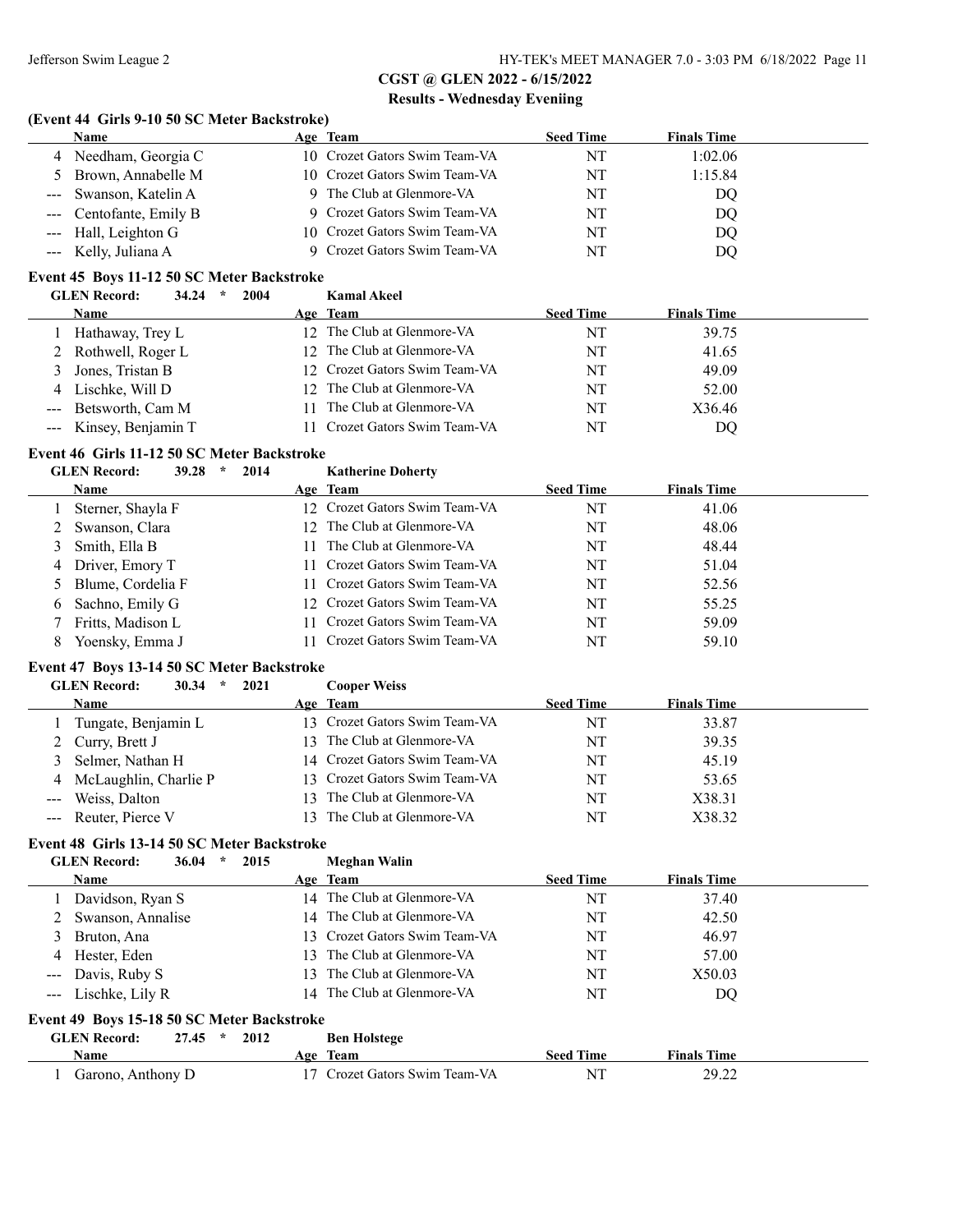|                     | Name                                                               |                  |      |    | Age Team                                                       | <b>Seed Time</b> | <b>Finals Time</b> |  |
|---------------------|--------------------------------------------------------------------|------------------|------|----|----------------------------------------------------------------|------------------|--------------------|--|
| 2                   | Johnson, Noah                                                      |                  |      |    | 18 Crozet Gators Swim Team-VA                                  | NT               | 30.10              |  |
| 3                   | Weiss, Cooper                                                      |                  |      |    | 15 The Club at Glenmore-VA                                     | NT               | 30.50              |  |
| 4                   | Owens, Chase L                                                     |                  |      |    | 15 Crozet Gators Swim Team-VA                                  | NT               | 35.96              |  |
|                     |                                                                    |                  |      |    |                                                                |                  |                    |  |
|                     | Event 50 Girls 15-18 50 SC Meter Backstroke<br><b>GLEN</b> Record: | 34.32 $*$        | 2016 |    |                                                                |                  |                    |  |
|                     | Name                                                               |                  |      |    | <b>Meghan Walin</b><br>Age Team                                | <b>Seed Time</b> | <b>Finals Time</b> |  |
|                     | Beaumont, Elke A                                                   |                  |      |    | 18 Crozet Gators Swim Team-VA                                  | NT               | 35.21              |  |
|                     |                                                                    |                  |      |    | 15 Crozet Gators Swim Team-VA                                  |                  |                    |  |
|                     | 2 Miracle, Audrey C                                                |                  |      |    | 15 The Club at Glenmore-VA                                     | NT               | 38.57              |  |
| 3                   | Amato, Elle E                                                      |                  |      |    | The Club at Glenmore-VA                                        | NT               | 40.91              |  |
| 4                   | Hathaway, Margaret J                                               |                  |      | 15 |                                                                | NT               | 47.00              |  |
| 5                   | Neu, Matt J                                                        |                  |      |    | 15 Crozet Gators Swim Team-VA                                  | NT               | 47.19              |  |
|                     | Event 51 Boys 8 & Under 25 SC Meter Butterfly                      |                  |      |    |                                                                |                  |                    |  |
|                     | <b>GLEN Record:</b>                                                | $18.17$ *        | 2006 |    | <b>Ty Cruz</b>                                                 |                  |                    |  |
|                     | Name                                                               |                  |      |    | Age Team                                                       | <b>Seed Time</b> | <b>Finals Time</b> |  |
|                     | 1 Smith, Jonathan                                                  |                  |      |    | 7 The Club at Glenmore-VA                                      | NT               | 25.87              |  |
|                     | Event 52 Girls 8 & Under 25 SC Meter Butterfly                     |                  |      |    |                                                                |                  |                    |  |
|                     | <b>GLEN Record:</b>                                                | $18.21$ *        | 2004 |    | <b>Brittany Dickerson</b>                                      |                  |                    |  |
|                     | Name                                                               |                  |      |    | Age Team                                                       | <b>Seed Time</b> | <b>Finals Time</b> |  |
| 1                   | Jamme, Mary-Louise P                                               |                  |      |    | 8 Crozet Gators Swim Team-VA                                   | NT               | 23.87              |  |
| 2                   | Diggans, June E                                                    |                  |      |    | Crozet Gators Swim Team-VA                                     | NT               | 27.91              |  |
| 3                   | Betsworth, Peyton                                                  |                  |      |    | The Club at Glenmore-VA                                        | NT               | 31.16              |  |
|                     | Paduano, Kendall                                                   |                  |      |    | The Club at Glenmore-VA                                        | NT               | DQ                 |  |
|                     | Goforth, Lillian                                                   |                  |      |    | The Club at Glenmore-VA                                        | NT               | DQ                 |  |
| $\qquad \qquad - -$ | Mandichak, Raylin                                                  |                  |      |    | The Club at Glenmore-VA                                        | NT               | DQ                 |  |
|                     |                                                                    |                  |      |    |                                                                |                  |                    |  |
|                     | Event 53 Boys 9-10 50 SC Meter Butterfly                           |                  |      |    |                                                                |                  |                    |  |
|                     | <b>GLEN</b> Record:                                                | $35.87$ *        | 2008 |    | <b>Ty Cruz</b>                                                 |                  |                    |  |
|                     | Name                                                               |                  |      |    | Age Team<br>10 Crozet Gators Swim Team-VA                      | <b>Seed Time</b> | <b>Finals Time</b> |  |
|                     | 1 Roper, Jack L                                                    |                  |      |    |                                                                | NT               | 54.03              |  |
| $---$               | Swanson, Luke                                                      |                  |      |    |                                                                |                  | DQ                 |  |
|                     |                                                                    |                  |      |    | 9 The Club at Glenmore-VA                                      | NT               |                    |  |
| $---$               | Swanson, David N                                                   |                  |      |    | 10 The Club at Glenmore-VA                                     | NT               | DQ                 |  |
|                     | Event 54 Girls 9-10 50 SC Meter Butterfly                          |                  |      |    |                                                                |                  |                    |  |
|                     | <b>GLEN Record:</b>                                                | $39.69$ *        | 2014 |    | <b>Leigh Young</b>                                             |                  |                    |  |
|                     | Name                                                               |                  |      |    | Age Team                                                       | <b>Seed Time</b> | <b>Finals Time</b> |  |
|                     | 1 Betsworth, Emory J                                               |                  |      |    | 9 The Club at Glenmore-VA                                      | NT               | 40.31              |  |
|                     | Bowman, Madeleine N                                                |                  |      |    | 10 Crozet Gators Swim Team-VA                                  | NT               | 43.71              |  |
| 3                   | Rothwell, Ella S                                                   |                  |      |    | 9 The Club at Glenmore-VA                                      | NT               | 54.35              |  |
| 4                   | Kistler, Clara L                                                   |                  |      | 9  | Crozet Gators Swim Team-VA                                     | NT               | 54.94              |  |
| 5                   | Carter, Caroline V                                                 |                  |      | 9  | Crozet Gators Swim Team-VA                                     | NT               | 55.71              |  |
| ---                 | Schneider, Kathryn N                                               |                  |      | 9  | Crozet Gators Swim Team-VA                                     | NT               | DQ                 |  |
|                     |                                                                    |                  |      |    |                                                                |                  |                    |  |
|                     | Event 55 Boys 11-12 50 SC Meter Butterfly                          | $\star$<br>33.10 | 2021 |    |                                                                |                  |                    |  |
|                     | <b>GLEN</b> Record:<br>Name                                        |                  |      |    | <b>Chase Davidson</b><br>Age Team                              | <b>Seed Time</b> |                    |  |
|                     |                                                                    |                  |      |    | 12 The Club at Glenmore-VA                                     |                  | <b>Finals Time</b> |  |
| 1                   | Smith, Charlie C                                                   |                  |      |    |                                                                | NT               | 37.66              |  |
| 2                   | Betsworth, Cam M                                                   |                  |      |    | 11 The Club at Glenmore-VA                                     | NT               | 41.47              |  |
| 3<br>4              | Sever, Mason E<br>Lineweaver, Bennie P                             |                  |      |    | 12 Crozet Gators Swim Team-VA<br>11 Crozet Gators Swim Team-VA | NT<br>NT         | 41.53<br>53.28     |  |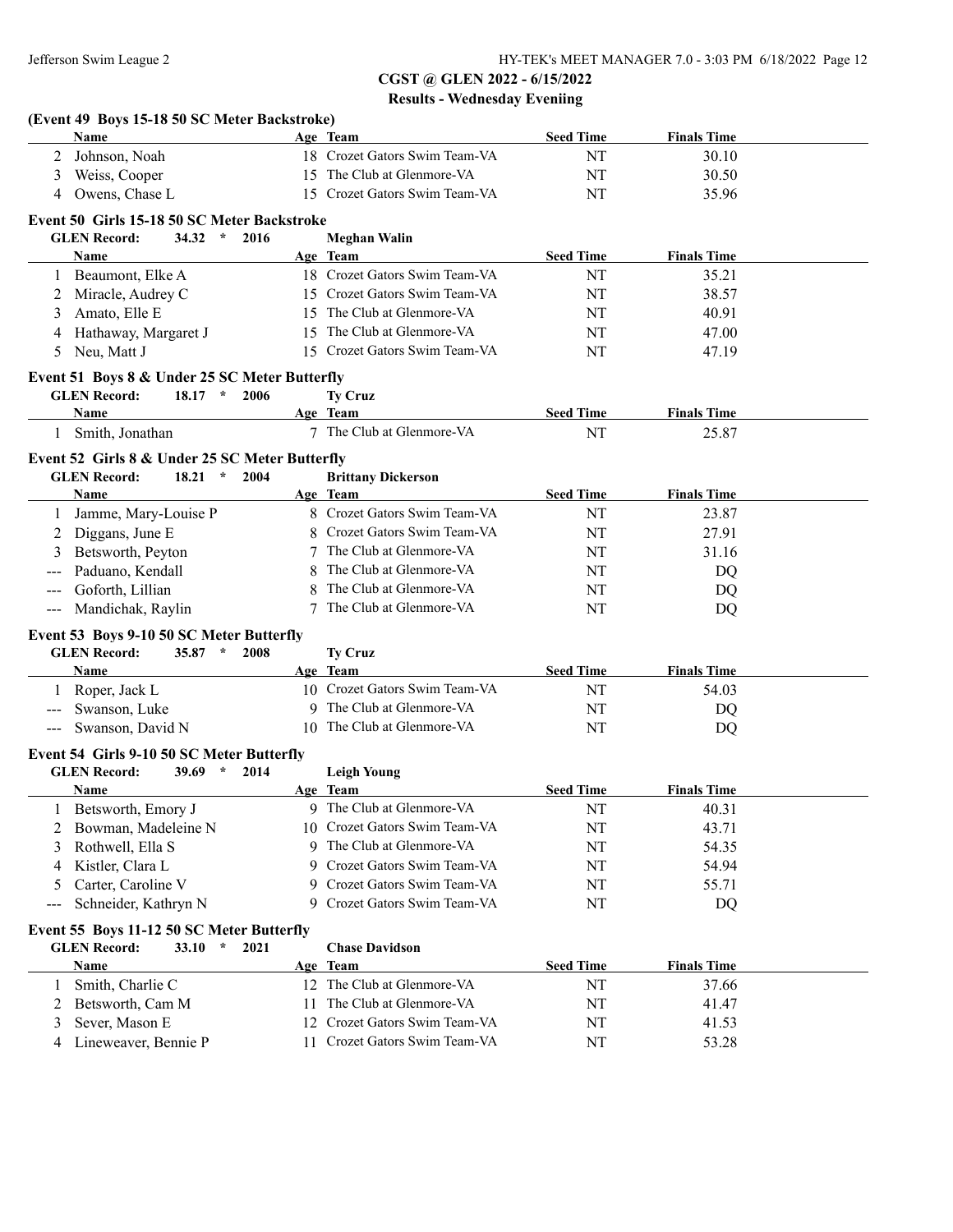#### **Event 56 Girls 11-12 50 SC Meter Butterfly**

|     | <b>GLEN</b> Record:<br>$34.59$ *<br>2014                                                      |     | <b>Catherine Doherty</b>      |                      |                           |                         |
|-----|-----------------------------------------------------------------------------------------------|-----|-------------------------------|----------------------|---------------------------|-------------------------|
|     | Name                                                                                          |     | Age Team                      |                      | <b>Seed Time</b>          | <b>Finals Time</b>      |
|     | Carter, Dilyn R                                                                               |     | 11 Crozet Gators Swim Team-VA |                      | NT                        | 33.66                   |
| 2   | Strassheim, Clare E                                                                           |     | 11 The Club at Glenmore-VA    |                      | NT                        | 35.09                   |
| 3   | Phillips, Willow N                                                                            |     | 11 Crozet Gators Swim Team-VA |                      | NT                        | 39.19                   |
| 4   | Heilman, Katherine A                                                                          | 11  | Crozet Gators Swim Team-VA    |                      | NT                        | 41.34                   |
| 5   | Kagarise, Taylor M                                                                            | 11  | Crozet Gators Swim Team-VA    |                      | NT                        | 43.10                   |
| --- | Luzaich, Anisten E                                                                            | 11  | Crozet Gators Swim Team-VA    |                      | NT                        | DQ                      |
|     | Event 57 Boys 13-14 50 SC Meter Butterfly                                                     |     |                               |                      |                           |                         |
|     | <b>GLEN Record:</b><br>29.72<br>$\star$<br>2019                                               |     | <b>Braeden Weiss</b>          |                      |                           |                         |
|     | Name                                                                                          |     | Age Team                      |                      | <b>Seed Time</b>          | <b>Finals Time</b>      |
|     | Alexander, Charlie T                                                                          |     | 13 Crozet Gators Swim Team-VA |                      | NT                        | 29.87                   |
|     | Alton, Lukas C                                                                                |     | 14 Crozet Gators Swim Team-VA |                      | NT                        | 33.47                   |
| 3   | Weiss, Dalton                                                                                 |     | 13 The Club at Glenmore-VA    |                      | NT                        | 34.16                   |
| 4   | Strassheim, Reid                                                                              | 13  | The Club at Glenmore-VA       |                      | NT                        | 42.37                   |
|     |                                                                                               |     |                               |                      |                           |                         |
|     | Event 58 Girls 13-14 50 SC Meter Butterfly<br><b>GLEN Record:</b><br>$\star$<br>2006<br>34.43 |     | <b>Hilary Taylor</b>          |                      |                           |                         |
|     | Name                                                                                          |     | Age Team                      |                      | <b>Seed Time</b>          | <b>Finals Time</b>      |
|     | Phillips, Lily E                                                                              |     | 14 Crozet Gators Swim Team-VA |                      | NT                        | 32.71                   |
| 2   | Hicks, Sophie P                                                                               |     | 13 The Club at Glenmore-VA    |                      | NT                        | 34.88                   |
| 3   | Sorensen, Nakiyah I                                                                           | 13  | Crozet Gators Swim Team-VA    |                      | NT                        | 40.66                   |
| 4   | Pullen, Lexie L                                                                               | 13. | Crozet Gators Swim Team-VA    |                      | NT                        | 43.56                   |
|     | Swanson, Annalise                                                                             |     | 14 The Club at Glenmore-VA    |                      | NT                        | X39.93                  |
|     |                                                                                               |     |                               |                      |                           |                         |
|     | Event 59 Boys 15-18 50 SC Meter Butterfly                                                     |     |                               |                      |                           |                         |
|     | <b>GLEN Record:</b><br>$\star$<br>26.88<br>2015                                               |     | <b>Ben Holstege</b>           |                      |                           |                         |
|     | <b>Name</b>                                                                                   |     | Age Team                      |                      | <b>Seed Time</b>          | <b>Finals Time</b>      |
| 1   | Johnson, Sammy J                                                                              |     | 18 Crozet Gators Swim Team-VA |                      | NT                        | 27.81                   |
| 2   | Alexander, Jonathan D                                                                         |     | 16 Crozet Gators Swim Team-VA |                      | NT                        | 28.53                   |
| 3   | Weiss, Cooper                                                                                 |     | 15 The Club at Glenmore-VA    |                      | NT                        | 28.94                   |
| 4   | Weiss, Braeden                                                                                |     | 17 The Club at Glenmore-VA    |                      | NT                        | 29.72                   |
|     | Event 60 Girls 15-18 50 SC Meter Butterfly                                                    |     |                               |                      |                           |                         |
|     | <b>GLEN Record:</b><br>$\star$<br>2016<br>33.34                                               |     | <b>Kendall Walin</b>          |                      |                           |                         |
|     | Name                                                                                          |     | Age Team                      |                      | <b>Seed Time</b>          | <b>Finals Time</b>      |
|     | 1 Addison, Julie I                                                                            |     | 17 Crozet Gators Swim Team-VA |                      | NT                        | 31.31                   |
| 2   | Streit, Molly S                                                                               |     | 15 Crozet Gators Swim Team-VA |                      | NT                        | 33.97                   |
|     | 3 Alimard, Ariana                                                                             |     | 16 The Club at Glenmore-VA    |                      | $\rm{NT}$                 | 38.16                   |
| 4   | Kalagher, Kayleigh                                                                            |     | 17 The Club at Glenmore-VA    |                      | NT                        | 40.97                   |
| 5   | Gresge, Reagan G                                                                              |     | 16 Crozet Gators Swim Team-VA |                      | NT                        | 42.31                   |
|     | Event 73 Boys 9-10 200 SC Meter Freestyle Relay                                               |     |                               |                      |                           |                         |
|     | <b>GLEN Record:</b><br>2:28.18<br>$\star$<br>2008                                             |     | Youmg, Cruz, Holstege, Leeds  |                      |                           |                         |
|     | <b>Team</b>                                                                                   |     | Relay                         |                      | <b>Seed Time</b>          | <b>Finals Time</b>      |
|     | Crozet Gators Swim Team-VA                                                                    |     | A                             |                      | NT                        | 3:01.75                 |
|     | 1) Roper, Jack L 10                                                                           |     | 2) Sorensen, Tobiah W 9       | 3) DeVries, Sean C 9 |                           | 4) Hixson, Henry J 10   |
|     | 2 The Club at Glenmore-VA                                                                     |     | A                             |                      | NT                        | 3:26.22                 |
|     | 1) Swanson, Luke 9                                                                            |     | 2) Tache, Sammy 10            | 3) Gertner, Hudson 9 |                           | 4) Mandichak, Landon 10 |
|     | Crozet Gators Swim Team-VA                                                                    |     | C                             |                      | NT                        | 3:27.78                 |
|     | 1) Allyn, Holden G 9                                                                          |     | 2) Elliott, AJ L 9            |                      | 3) Geisler, Theodore E 10 | 4) Kehoe, Henry J 10    |
|     | 4 Crozet Gators Swim Team-VA                                                                  |     | B                             |                      | NT                        | 3:33.15                 |

1) Miracle, Dean E 9 2) Needham, Darcy O 9 3) O'Loughlin, Cormac T 10 4) Parks, Preston C 10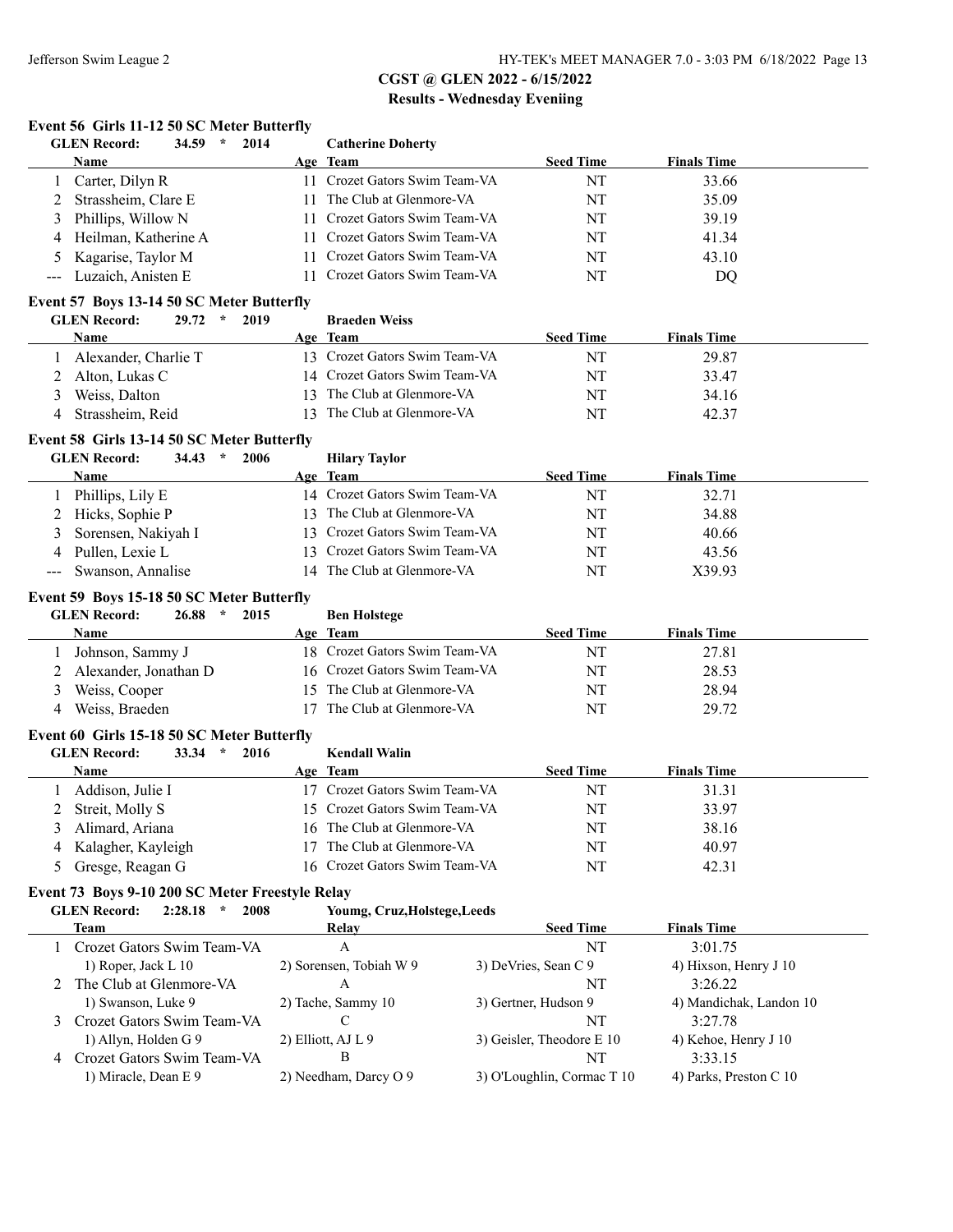# **CGST @ GLEN 2022 - 6/15/2022**

# **Results - Wednesday Eveniing**

# **Event 74 Girls 9-10 200 SC Meter Freestyle Relay<br>CLEN Becord: 2:34.43 \* 2002 Haus**

| <b>GLEN Record:</b><br>2002<br>Hauser, Taylor, Walker, Archer<br>2:34.43<br>$\star$ |                         |                           |                          |  |  |  |
|-------------------------------------------------------------------------------------|-------------------------|---------------------------|--------------------------|--|--|--|
| Team                                                                                | Relay                   | <b>Seed Time</b>          | <b>Finals Time</b>       |  |  |  |
| Crozet Gators Swim Team-VA                                                          | A                       | NT                        | 2:51.28                  |  |  |  |
| 1) Kistler, Clara L 9                                                               | 2) Carter, Caroline V 9 | 3) Bowman, Madeleine N 10 | 4) Kagarise, Leah B 9    |  |  |  |
| The Club at Glenmore-VA                                                             | А                       | NT                        | 3:01.10                  |  |  |  |
| 1) DeSorbo, Cate 10                                                                 | 2) Reuter, Hayes E 10   | 3) Betsworth, Emory J 9   | 4) Rothwell, Ella S 9    |  |  |  |
| 3 Crozet Gators Swim Team-VA                                                        | В                       | NT                        | 3:17.09                  |  |  |  |
| 1) Carter, Greyson T 9                                                              | 2) Sterner, Quinn M 9   | 3) Needham, Georgia C 10  | 4) Cromer, Carter C 10   |  |  |  |
| Crozet Gators Swim Team-VA<br>$- - -$                                               |                         | NT                        | DO                       |  |  |  |
| 1) Kelly, Juliana A 9                                                               | 2) Hall, Leighton G 10  | 3) Centofante, Emily B 9  | 4) Castline, Evelyn M 10 |  |  |  |

#### **Event 75 Boys 11-12 200 SC Meter Freestyle Relay**

**GLEN Record: 2:15.78 \* 2021 Curry, Davidson, Reuter, Weiss**

| Team                         | Relay                  | <b>Seed Time</b>       | <b>Finals Time</b>       |
|------------------------------|------------------------|------------------------|--------------------------|
| The Club at Glenmore-VA      |                        | NT                     | $2.0915*$                |
| 1) Davidson, Chase S 12      | 2) Smith, Charlie C 12 | 3) Hathaway, Trey L 12 | 4) Betsworth, Cam M 11   |
| 2 Crozet Gators Swim Team-VA |                        | NT                     | 2.1775                   |
| 1) Tungate, Max L 12         | 2) Frank, Owen A 12    | 3) Bowman, Henry E 12  | 4) Kinsey, Benjamin T 11 |
| 3 Crozet Gators Swim Team-VA |                        | NT                     | 2.3687                   |
| 1) Lineweaver, Bennie P 11   | 2) Jones, Tristan B 12 | 3) Sever, Mason E 12   | 4) Sorensen, Josiah L 11 |

#### **Event 76 Girls 11-12 200 SC Meter Freestyle Relay**

**GLEN Record: 2:16.13 \* 2015 Scheel,Chhabra,Holstege,Young**

|   | Team                          | Relay                     | <b>Seed Time</b>           | <b>Finals Time</b>        |
|---|-------------------------------|---------------------------|----------------------------|---------------------------|
|   | Crozet Gators Swim Team-VA    | Α                         | NT                         | 2:04.84                   |
|   | 1) Wang, Sophie W 12          | 2) Streit, Dorothy V 12   | 3) Carter, Dilyn R 11      | 4) King, Sedona N 11      |
|   | 2 The Club at Glenmore-VA     |                           | NT                         | 2:23.06                   |
|   | 1) Spencer, Peyton 11         | 2) Smith, Ella B 11       | 3) Springett, Caitlin 12   | 4) Strassheim, Clare E 11 |
|   | Crozet Gators Swim Team-VA    | в                         | NT                         | 2:25.60                   |
|   | 1) Kagarise, Taylor M 11      | 2) Shinault, Ashlynn M 11 | 3) Heilman, Katherine A 11 | 4) Phillips, Willow N 11  |
| 4 | Crozet Gators Swim Team-VA    |                           | NT                         | 2:50.69                   |
|   | 1) O'Loughlin, Fionnuala M 11 | 2) Luzaich, Anisten E 11  | 3) Blume, Cordelia F 11    | 4) Driver, Emory T 11     |

#### **Event 77 Boys 13-14 200 SC Meter Freestyle Relay**

#### **GLEN Record: 1:59.90 \* 2013 Tegethoff,Holstege,Bickers,Lee**

| Team                       | Relav                  | <b>Seed Time</b>           | <b>Finals Time</b>        |  |
|----------------------------|------------------------|----------------------------|---------------------------|--|
| Crozet Gators Swim Team-VA |                        | NT                         | 1:56.87                   |  |
| 1) Cao, Daniel Q $14$      | 2) Alton, Lukas C 14   | 3) Alexander, Charlie T 13 | 4) Tungate, Benjamin L 13 |  |
| 2 The Club at Glenmore-VA  |                        | NT                         | 2.0844                    |  |
| 1) Strassheim, Reid 13     | 2) Weiss, Dalton 13    | 3) Curry, Brett $J$ 13     | 4) DeSorbo, Jack 13       |  |
| Crozet Gators Swim Team-VA |                        | NT                         | 2:16.47                   |  |
| 1) Miller, Samuel M 13     | 2) Selmer, Nathan H 14 | 3) Czekner, Matthew J 13   | 4) Phipps, Jayden G 14    |  |

#### **Event 78 Girls 13-14 200 SC Meter Freestyle Relay**

**GLEN Record: 2:08.24 \* 2002 Hopkins,Rives,Haden,Brown**

| Team                         | Relay                  | <b>Seed Time</b>          | <b>Finals Time</b>     |
|------------------------------|------------------------|---------------------------|------------------------|
| Crozet Gators Swim Team-VA   |                        | NT                        | 2:05.66                |
| 1) Nicholson, Sammy J 13     | 2) He, Sarina 13       | 3) Phillips, Lily E 14    | 4) Zhu, Emily 14       |
| The Club at Glenmore-VA      |                        | NT                        | 2.2359                 |
| 1) Amato, Mira I 13          | 2) Davis, Ruby S 13    | 3) Spencer, Addison 13    | 4) Davidson, Ryan S 14 |
| 3 Crozet Gators Swim Team-VA |                        | NT                        | 2.3290                 |
| 1) Bruton, Ana 13            | 2) Miller, Hannah E 13 | 3) Sorensen, Nakiyah I 13 | 4) Pullen, Lexie L 13  |